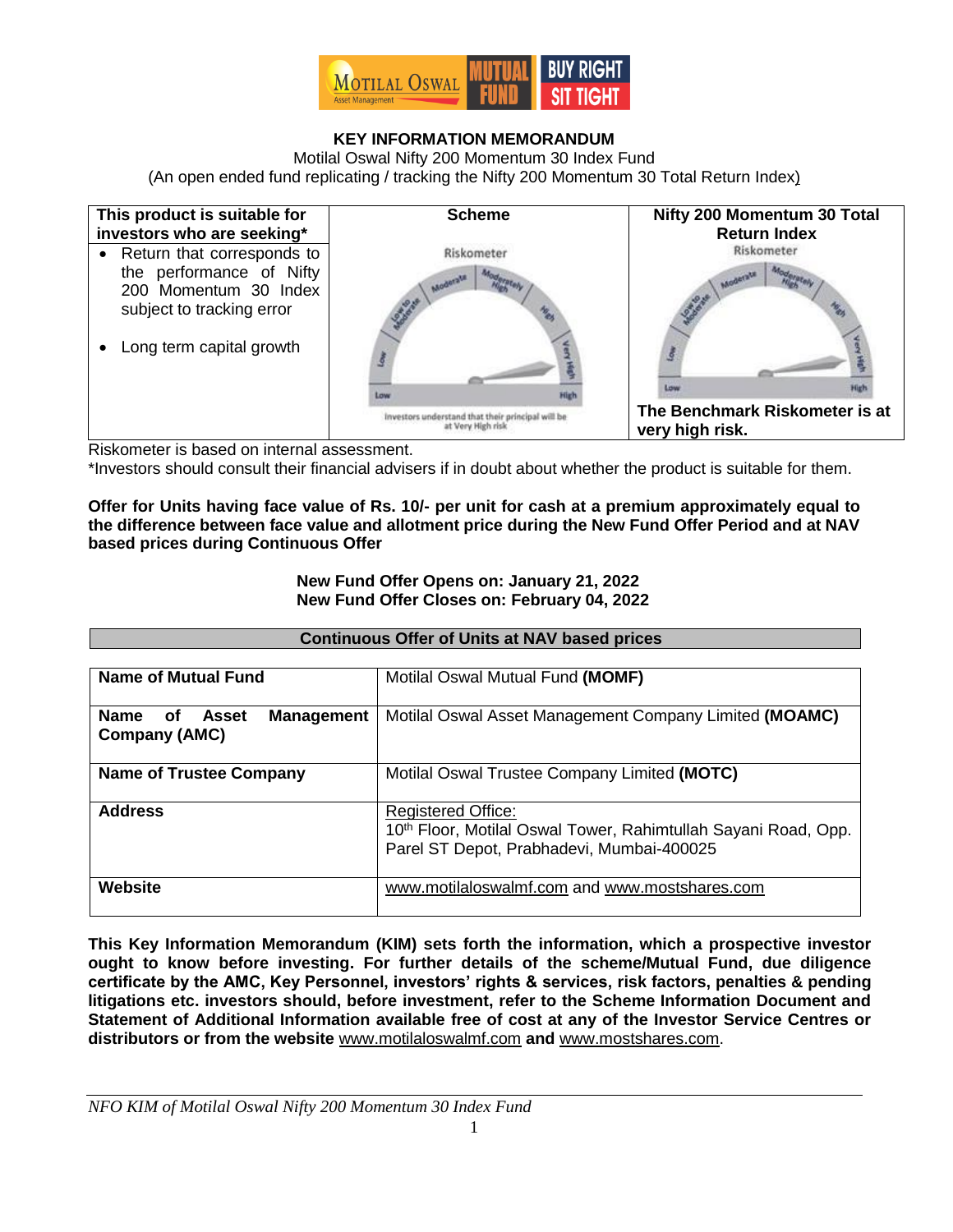**The Scheme particulars have been prepared in accordance with Securities and Exchange Board of India (Mutual Funds) Regulations, 1996, as amended till date, and filed with Securities and Exchange Board of India (SEBI). The units being offered for public subscription have not been approved or disapproved by SEBI, nor has SEBI certified the accuracy or adequacy of this KIM.** 

**This KIM is dated December 29, 2021**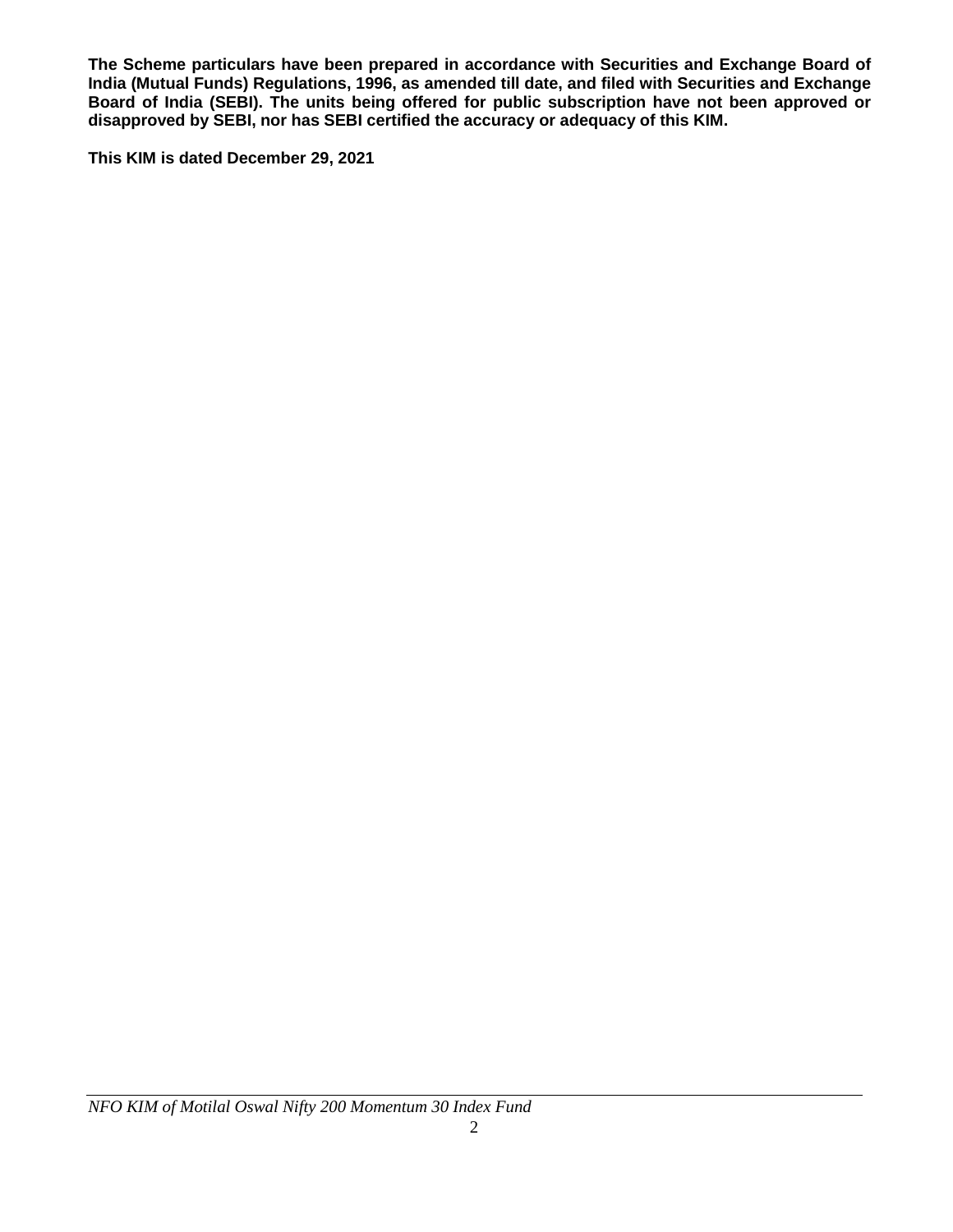## **TYPE AND CATEGORY OF SCHEME**

| Name of the Scheme        | Motilal Oswal Nifty 200 Momentum 30 Index Fund                                   |
|---------------------------|----------------------------------------------------------------------------------|
| <b>Type of the Scheme</b> | An open ended fund replicating / tracking the Nifty 200 Momentum 30 Total Return |
|                           | Index                                                                            |
| <b>Category of Scheme</b> | Index Fund                                                                       |
|                           |                                                                                  |

### **INVESTMENT OBJECTIVE**

The investment objective of the scheme is to provide returns that, before expenses, closely correspond to the performance of Nifty 200 Momentum 30 Total Return Index (underlying index), subject to tracking error.

However, there can be no assurance or guarantee that the investment objective of the Scheme would be achieved.

### **ASSET ALLOCATION**

The asset allocation pattern of the Scheme would be as follows:

| <b>Instruments</b>                                                              |                | <b>Indicative allocations</b><br>(% of total assets) | <b>Risk Profile</b>    |
|---------------------------------------------------------------------------------|----------------|------------------------------------------------------|------------------------|
|                                                                                 | <b>Minimum</b> | Maximum                                              | <b>High/Medium/Low</b> |
| Constituents of Nifty 200 Momentum 30 Index                                     | 95%            | 100%                                                 | Very High              |
| Units of Liquid schemes / debt schemes, debt and/or<br>money market instruments | 0%             | 5%                                                   | Low                    |

The scheme will not make any investment in Securitised Debt.

The Scheme shall not invest in repo in corporate debt and corporate reverse repo.

The Scheme shall not engage in short selling

The Scheme shall not invest in unrated debt instrument.

The Scheme shall not invest in Credit Default Swaps (CDS).

The scheme shall have no Foreign Investments.

The Scheme will not invest in debt instruments having Structured Obligations / Credit Enhancements.

The scheme will not invest in securities covered under SEBI circular SEBI/HO/IMD/DF4/CIR/P/2021/032 dated March 10, 2021.

Money Market Instruments include T-Bills, and Government securities with an unexpired maturity upto one year, TREPS & Repo/ Reverse Repo.

. Subject to the SEBI (MF) Regulations and in accordance with Securities Lending Scheme, 1997, SEBI Circular No MFD/CIR/ 01/ 047/99 dated February 10, 1999, SEBI Circular no. SEBI / IMD / CIR No 14 / 187175/ 2009 dated December 15, 2009 and framework for short selling and borrowing and lending of securities notifed by SEBI vide circular No MRD/DoP/SE/Dep/ Cir- 14/2007 dated December 20, 2007, as may be amended from time to time, the Scheme intends to engage in Stock Lending. The Scheme shall adhere to the following limits should it engage in Stock Lending.

- Not more than 20% of the net assets of the Scheme can generally be deployed in Stock Lending.
- Not more than 5% of the net assets of the Scheme can generally be deployed in Stock Lending to any single counter party (as may be applicable).

The Scheme may take an exposure to equity derivatives of constituents of the Underlying Index for short duration when securities of the Index are unavailable, insufficient or for rebalancing at the time of change in Index or in case of corporate actions or for hedging purposes, as permitted by SEBI/RBI. The Scheme shall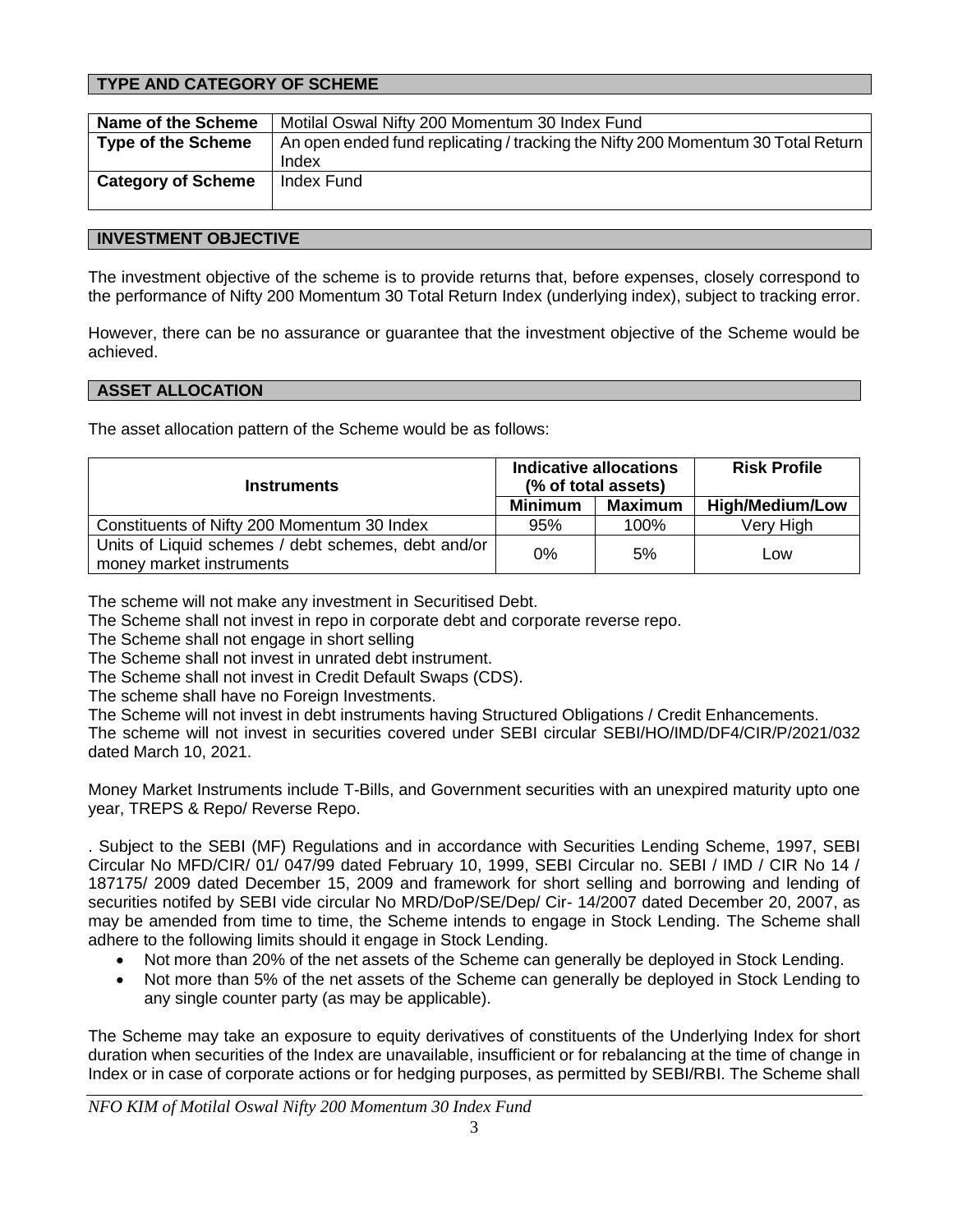under normal circumstances not have exposure of more than 20% of its net assets in derivative instruments. The Fund shall not write options or purchase instruments with embedded written options. When constituent's securities of underlying Index are available again, derivative positions in these securities would be unwound.

The cumulative gross exposure through equity, debt, derivative positions, repo transactions and credit default swaps in corporate debt securities, Real Estate Investment Trusts (REITs), Infrastructure Investment Trusts (InvITs), other permitted securities/assets and such other securities/assets as may be permitted by the Board from time to time will not exceed 100% of the net assets of the scheme.

The Scheme, in general, will hold all the securities that comprise of underline Index in the same proportion as the index. Expectation is that, over a period of time, the tracking error of the Scheme relative to the performance of the Underlying Index will be relatively low.

The Investment Manager would monitor the tracking error of the Scheme on an ongoing basis and would seek to minimize tracking error to the maximum extent possible. There can be no assurance or guarantee that the Scheme will achieve any particular level of tracking error relative to performance of the Underlying Index.

If the investments fall outside the asset allocation range given above, the portfolio of the scheme will be rebalanced within a period of 7 calendar days. The funds raised under the scheme shall be invested only in securities as permitted by SEBI (Mutual Funds) Regulations, 1996. When the portfolio is not rebalanced within 7 calendar days, justification for the same shall be placed before the Investment Committee and reasons for the same shall be recorded in writing. The Investment Committee shall then decide on the course of action.

Pending deployment of funds as per investment objective may be parked in short term deposits of scheduled commercial banks, subject to guidelines and limits specified by SEBI.

### **Change in Asset Allocation**

Subject to the Regulations, the asset allocation pattern indicated above for the Scheme may change from time to time, keeping in view market conditions, market opportunities, applicable regulations and political and economic factors. In the event that the asset allocation of the Scheme should deviate from the ranges as noted in the asset allocation table above, then the portfolio of the Scheme will be rebalanced by the Fund Manager to the position indicated in the asset allocation table above. Such changes in the asset allocation will be for short term and defensive considerations. In case of deviation, if any, from the asset allocation pattern, the AMC shall rebalance the portfolio within a period of 7 calendar days. Where the portfolio is not rebalanced within 7 calendar days, justification for the same shall be placed before the Investment Committee and reasons for the same shall be recorded in writing. The Investment Committee shall then decide on the course of action.

### **INVESTMENT STRATEGY**

The Scheme follows a passive investment strategy and seek to invest in the constituent of Nifty 200 Momentum 30 Total Return Index. The scheme aims to achieve returns equivalent to the benchmark subject to tracking error.

The scheme would also invest in units of Liquid schemes/ debt schemes, debt and/or money market instruments as stated in the asset allocation table.

### **Securities Lending**

Securities Lending is lending of securities through an approved intermediary to a borrower under an agreement for a specified period with the condition that the borrower will return equivalent securities of the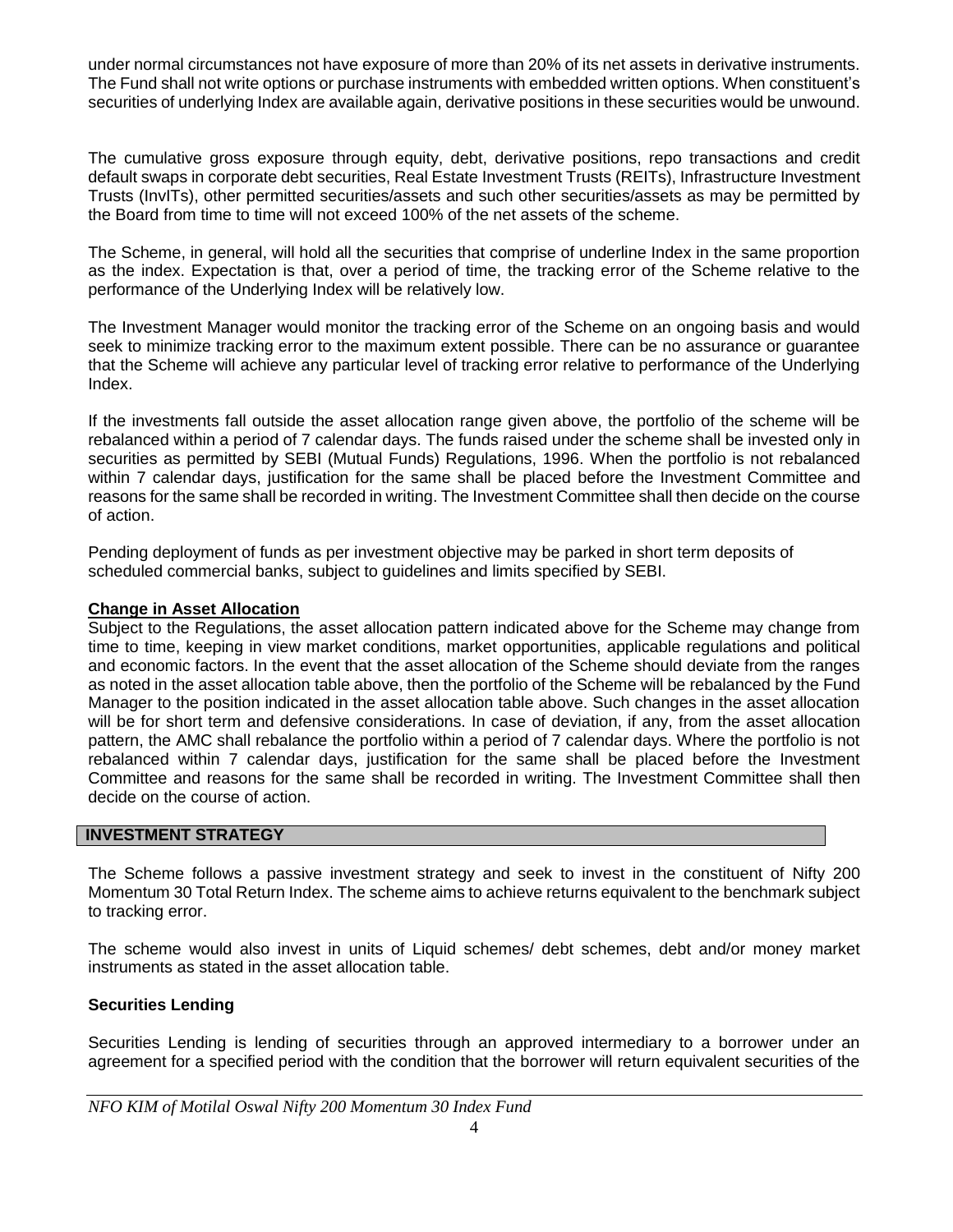same type or class at the end of the specified period along with the corporate benefits accruing on the securities borrowed.

The Scheme may lend securities from its portfolio in accordance with the Regulations. The AMC/Fund shall also adhere to guidelines issued under Securities Lending Scheme, 1997. Securities' lending shall enable the Scheme to earn income that may partially offset its expenses and thereby reduce the effect these expenses have on the Scheme's ability to provide investment returns. The Scheme will pay reasonable administrative and custodial fees in connection with the lending of securities. The Scheme may be exposed to the risk of loss should a borrower default on its obligation to return the borrowed securities. The Scheme share of income from the lending collateral will be included in the Scheme's gross income. The Fund will comply with the conditions for securities lending specified by SEBI Regulations and circulars. The maximum exposure of the Scheme to a single intermediary in the stock lending programme at any point of time would be limited to 5% of the market value of its equity portfolio or up to such limits as may be specified by SEBI.

### **Investment by AMC/Sponsor in the Scheme**

In accordance with Regulation 28(4) of SEBI (Mutual Funds) (Amendment) Regulations, 2014 the Sponsor or AMC shall invest not less than 1 % of the amount raised in the NFO or fifty lakh rupees, whichever is less, in the growth option of the scheme and such investment shall not be redeemed unless the scheme is wound up.

In addition to investments as mandated under Regulation 28(4) of the Regulations as mentioned above, the AMC may invest in the Scheme during the NFO period as well as continuous offer period subject to the SEBI (MF) Regulations. The AMC shall not charge investment management fees on investment by the AMC in the Scheme.

### **Risk Control**

Risk is an inherent part of the investment function. Effective Risk management is critical to fund management for achieving financial soundness. Investment by the Scheme would be made as per the investment objective of the Scheme and in accordance with SEBI Regulations. AMC has adequate safeguards to manage risk in the portfolio construction process. Risk control would involve managing risk in order to keep in line with the investment objective of the Scheme. The risk control process would include identifying the risk and taking proper measures for the same. Further, AMC has implemented Bloomberg Portfolio Order Management System as the Front Office System for managing risk. The system has incorporated all the investment restrictions as per the SEBI guidelines and enables identifying and measuring the risk through various risk management tools like various portfolio analytics, risk ratios, average duration and analyses the same and acts in a preventive manner.

### **Portfolio Turnover**

Portfolio Turnover is defined as the lower of sales or purchase divided by the average corpus during a specified period of time. Generally, Portfolio Turnover would depend upon the rebalancing of the portfolio due to change in composition of the Index or due to corporate actions of the securities constituting the Index.

### **Investment by AMC/Sponsor in the Scheme**

In accordance with Regulation 28(4) of SEBI (Mutual Funds) (Amendment) Regulations, 2014 the Sponsor or AMC shall invest not less than 1 % of the amount raised in the NFO or fifty lakh rupees, whichever is less, in the growth option of the scheme and such investment shall not be redeemed unless the scheme is wound up.

In addition to investments as mandated under Regulation 28(4) of the Regulations as mentioned above, the AMC may invest in the Scheme during the continuous offer period subject to the SEBI (MF) Regulations.

# **Tracking Error**

Tracking error is defined as the standard deviation of the difference between the daily returns of the Underlying Index and the NAV of the Scheme. Theoretically, the corpus of the Scheme has to be fully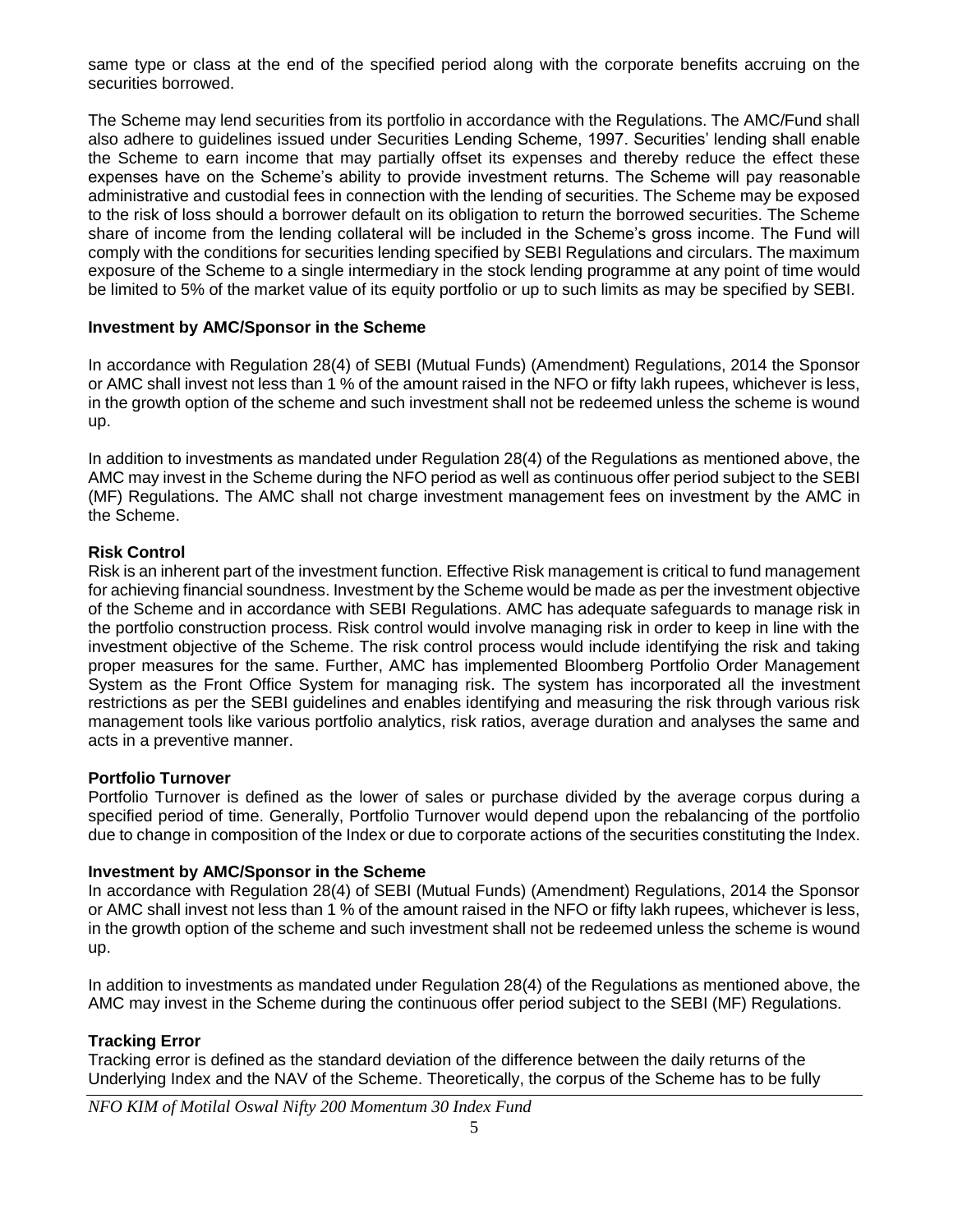invested in the securities comprising the Underlying Index in the same proportion of weightage as the securities have in the Underlying Index. However, it is not possible to invest as per the objective due to reason that the Scheme has to incur expenses, corporate actions pertaining to the Basket including changes to the constituents, regulatory policies, ability of the Fund Manager to closely replicate the Underlying Index, etc. The Scheme's returns may therefore deviate from those of its Underlying Basket. Tracking Error may arise due to the following reasons:-

- 1. Fees and expenses of the Scheme.
- 2. Cash balance held by the Scheme due to subscriptions, redemption, etc.
- 3. Corporate actions
- 4. The Scheme has to invest in the securities in whole numbers and has to round off the quantity of securities shares.
- 5. Changes in the constituents of the underling Basket. Whenever there are any changes, the Scheme has to reallocate its investment as per the revised Basket but market conditions may not offer an opportunity to rebalance its portfolio to match the Basket and such delay may affect the NAV of the Scheme.
- 6. Lack of Liquidity

The AMC would monitor the tracking error of the Scheme on an ongoing basis and would seek to minimize tracking error to the maximum extent possible. Under normal market circumstances, such tracking error is not expected to exceed by 2% p.a. However, in case of events like, IDCW issuance by constituent members, rights issuance by constituent members, and market volatility during rebalancing of the portfolio following the rebalancing of the Underlying Index, etc. or in abnormal market circumstances, the tracking error may exceed the above limits. There can be no assurance or guarantee that the Scheme will achieve any particular level of tracking error relative to performance of the Underlying Index.

### **Differentiation of Motilal Oswal Nifty 200 Momentum Index Fund with other existing Schemes of MOMF**

| <b>Name</b><br><b>of</b><br>the<br><b>Scheme</b>         | <b>Investment</b><br><b>Objective</b>                                                                                                                                                                                                                                         | <b>Asset</b><br><b>Allocation</b>                                                                                                                                                                                                                                 | <b>Product</b><br><b>Differentiation</b>                                                         | <b>Asset Under</b><br><b>Management</b>                      | <b>Number of</b><br>Folio's     |
|----------------------------------------------------------|-------------------------------------------------------------------------------------------------------------------------------------------------------------------------------------------------------------------------------------------------------------------------------|-------------------------------------------------------------------------------------------------------------------------------------------------------------------------------------------------------------------------------------------------------------------|--------------------------------------------------------------------------------------------------|--------------------------------------------------------------|---------------------------------|
|                                                          |                                                                                                                                                                                                                                                                               |                                                                                                                                                                                                                                                                   |                                                                                                  | (Rs. In<br>Crores)<br>(As on<br><b>December</b><br>27, 2021) | (As<br>on December<br>27, 2021) |
| Motilal Oswal Nifty<br>Bank Index Fund<br>(MOFNIFTYBANK) | The Scheme<br>seeks<br>investment<br>that<br>return<br>corresponds<br>the<br>to<br>performance<br>of Nifty Bank<br>Index<br>subject<br>to I<br>tracking<br>error.<br>However,<br>there can be<br>no<br>assurance<br>or guarantee<br>the<br>that<br>investment<br>objective of | The Scheme<br>would invest<br>95% minimum<br>100%<br>to<br>maximum<br>in Equity and<br>equity related<br>securities<br>by<br>covered<br>Bank<br>Nifty<br>Index and 0-<br>5% in Debt,<br>Money Market<br>Instruments,<br>G-Secs, Cash<br>and Cash at<br>call, etc. | <b>MOFNIFTYBANK</b><br>is an open ended<br>scheme replicating<br>tracking<br>Nifty<br>Bank Index | 161.36                                                       | 24704                           |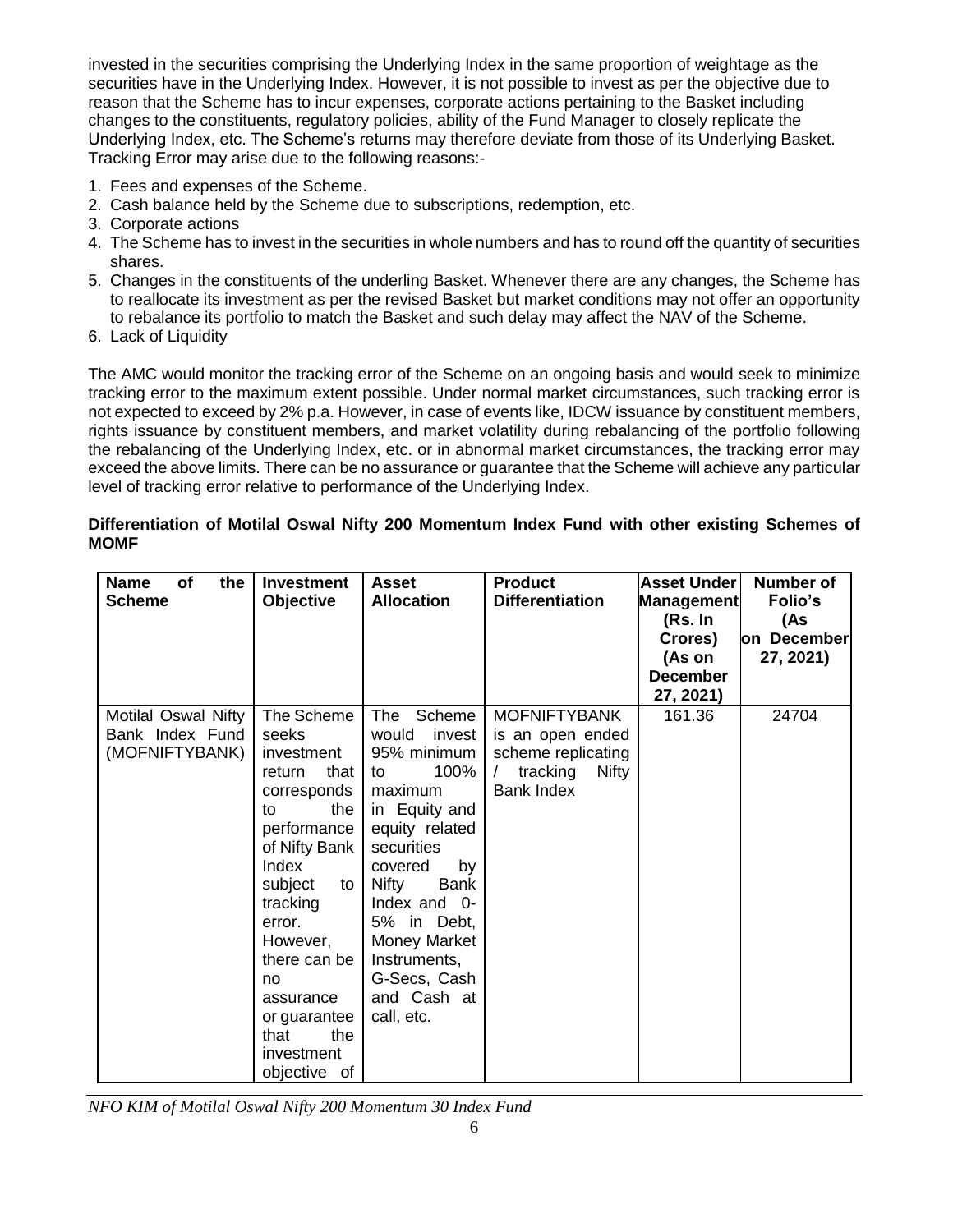|                                                                                  | the Scheme<br>would<br>be<br>achieved.                                                                                                                                                                                                                                                                                               |                                                                                                                                                                                                                                                                                       |                                                                                                                                |        |       |
|----------------------------------------------------------------------------------|--------------------------------------------------------------------------------------------------------------------------------------------------------------------------------------------------------------------------------------------------------------------------------------------------------------------------------------|---------------------------------------------------------------------------------------------------------------------------------------------------------------------------------------------------------------------------------------------------------------------------------------|--------------------------------------------------------------------------------------------------------------------------------|--------|-------|
| Motilal Oswal Nifty<br>Midcap 150 Index<br>Fund<br>(MOFMIDCAP)                   | The Scheme<br>seeks<br>investment<br>return<br>that<br>corresponds<br>to<br>the<br>performance<br>of<br><b>Nifty</b><br>Midcap 150<br>Index<br>subject<br>to<br>tracking<br>error.<br>However,<br>there can be<br>no<br>assurance<br>or guarantee<br>that<br>the<br>investment<br>objective of<br>the Scheme<br>would be<br>achieved | Scheme<br>The<br>would invest<br>95% minimum<br>100%<br>to<br>maximum<br>in Equity and<br>equity related<br>securities<br>covered<br>by<br>Nifty<br>Midcap<br>150<br>Index<br>0-5% in<br>and<br>Debt, Money<br>Market<br>Instruments,<br>G-Secs, Cash<br>and Cash at<br>call, etc.    | <b>MOFMIDCAP</b><br>is<br>open ended<br>an<br>scheme replicating<br>$\sqrt{2}$<br>tracking<br><b>Nifty</b><br>Midcap 150 Index | 432.31 | 22929 |
| <b>Motilal Oswal Nifty</b><br>Smallcap 250<br><b>Index Fund</b><br>(MOFSMALLCAP) | The Scheme<br>seeks<br>investment<br>return<br>that I to<br>corresponds<br>the<br>to<br>performance<br><b>Nifty</b><br>of<br>Smallcap<br>250<br>Index<br>subject<br>to<br>tracking<br>error.<br>However,<br>there can be<br>no<br>assurance<br>or guarantee<br>that<br>the<br>investment<br>objective of<br>the Scheme               | The<br>Scheme<br>would<br>invest<br>95% minimum<br>100%<br>maximum<br>in Equity and<br>equity related<br>securities<br>covered<br>by<br><b>Nifty Smallcap</b><br>250<br>Index<br>and<br>0-5% in<br>Debt, Money<br>Market<br>Instruments,<br>G-Secs, Cash<br>and Cash at<br>call, etc. | <b>MOFSMALLCAP</b><br>is an open ended<br>scheme<br>replicating/tracking<br>Nifty Smallcap 250<br>Index                        | 247.78 | 25725 |

*NFO KIM of Motilal Oswal Nifty 200 Momentum 30 Index Fund*

 $\overline{\phantom{0}}$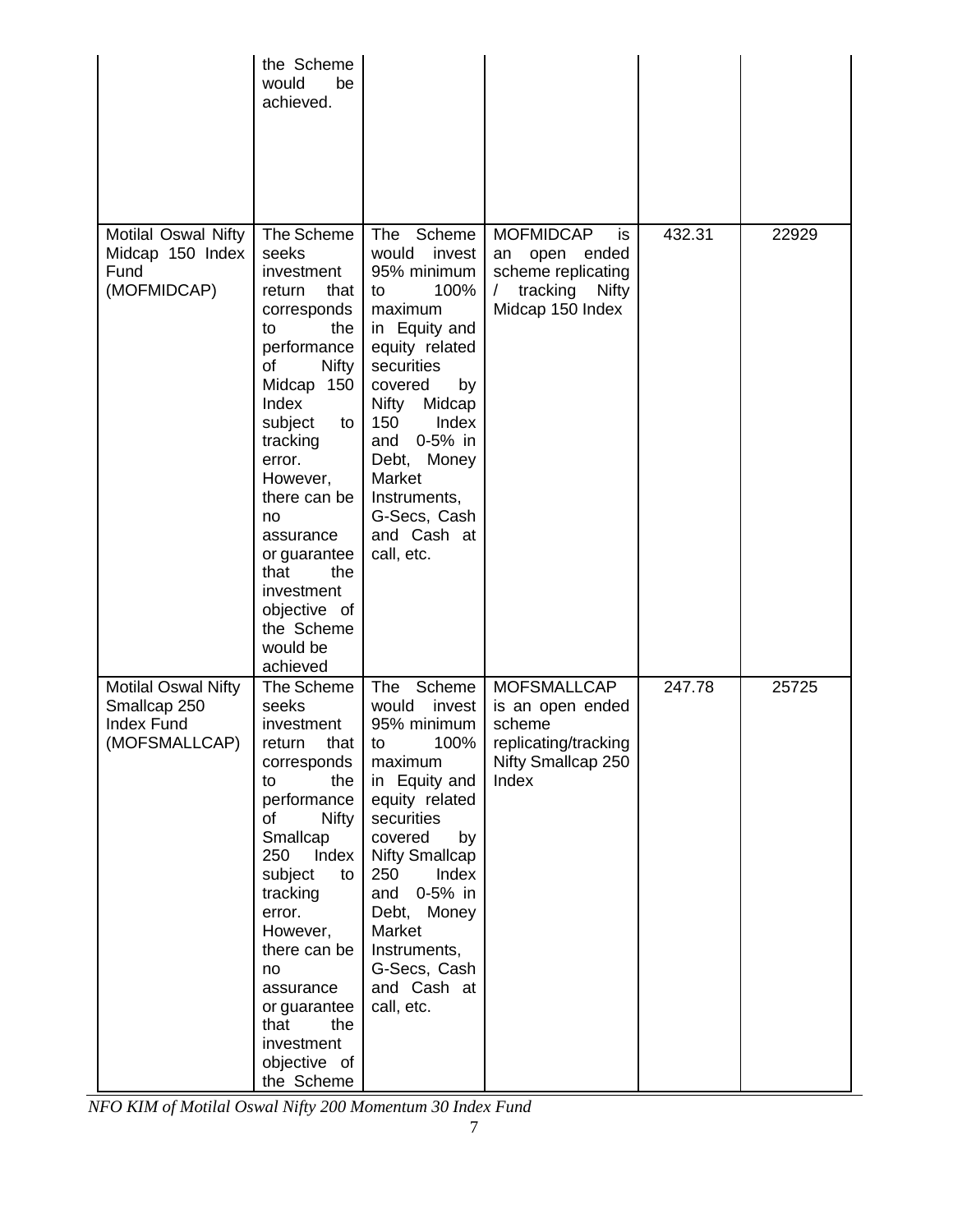|                                                                    | would<br>be<br>achieved.                                                                                                                                                                                                                                                                                              |                                                                                                                                                                                                                                                                         |                                                                                                                   |        |       |
|--------------------------------------------------------------------|-----------------------------------------------------------------------------------------------------------------------------------------------------------------------------------------------------------------------------------------------------------------------------------------------------------------------|-------------------------------------------------------------------------------------------------------------------------------------------------------------------------------------------------------------------------------------------------------------------------|-------------------------------------------------------------------------------------------------------------------|--------|-------|
| <b>Motilal Oswal Nifty</b><br>50 Index Fund<br>(MOFNIFTY50)        | The Scheme<br>seeks<br>investment<br>that<br>return<br>corresponds<br>to<br>the l<br>performance<br>of Nifty 50<br>Index<br>subject<br>to<br>tracking<br>error.<br>However,<br>there can be<br>no<br>assurance<br>or guarantee<br>that<br>the<br>investment<br>objective of<br>the Scheme<br>would<br>be<br>achieved. | The Scheme<br>would<br>invest<br>95% minimum<br>100%<br>to<br>maximum<br>in Equity and<br>equity related<br>securities<br>covered<br>by Nifty 50<br>Index and 0-<br>5% in Debt,<br>Money Market<br>Instruments,<br>G-Secs, Cash<br>and Cash at<br>call, etc.            | MOFNIFTY50<br>is<br>an<br>open ended<br>scheme replicating<br>/ tracking Nifty 50<br>Index)                       | 128.70 | 17729 |
| <b>Motilal Oswal Nifty</b><br>Next 50 Index<br>Fund<br>(MOFNEXT50) | The Scheme<br>seeks<br>investment<br>that<br>return<br>corresponds<br>the<br>to<br>performance<br>of Nifty Next<br>50<br>Index<br>subject<br>to<br>tracking<br>error.<br>However,<br>there can be<br>no<br>assurance<br>or guarantee<br>that<br>the<br>investment<br>objective of<br>the Scheme                       | The<br>Scheme<br>would<br>invest<br>95% minimum<br>100%<br>to<br>maximum<br>in Equity and<br>equity related<br>securities<br>covered<br>by Nifty Next<br>50<br>Index and 0-<br>5% in Debt,<br>Money Market<br>Instruments,<br>G-Secs, Cash<br>and Cash at<br>call, etc. | MOFNEXT50 is an<br>open<br>ended<br>scheme replicating<br>tracking<br><b>Nifty</b><br>$\sqrt{2}$<br>Next 50 Index | 100.04 | 8617  |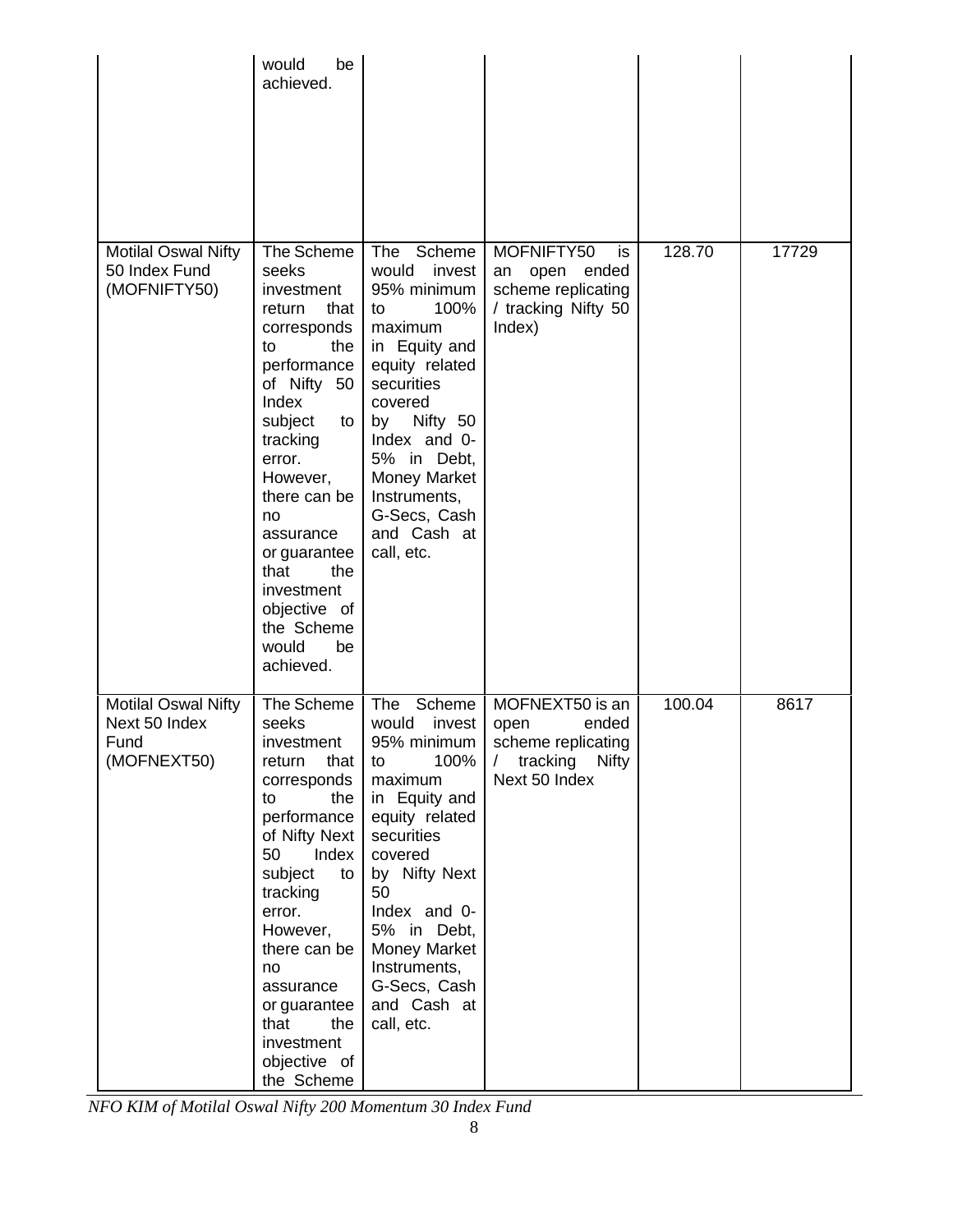|                                     | would<br>be<br>achieved.                                                                                                                                                                                                                                                                                           |                                                                                                                                                                                                                                                                                                     |                                                                          |         |        |
|-------------------------------------|--------------------------------------------------------------------------------------------------------------------------------------------------------------------------------------------------------------------------------------------------------------------------------------------------------------------|-----------------------------------------------------------------------------------------------------------------------------------------------------------------------------------------------------------------------------------------------------------------------------------------------------|--------------------------------------------------------------------------|---------|--------|
| Motilal Oswal S&P<br>500 Index Fund | The Scheme<br>seeks<br>investment<br>that<br>return<br>corresponds<br>the<br>to<br>performance<br>of S&P 500<br>Index<br>subject<br>to<br>tracking<br>error.<br>However,<br>there can be<br>no<br>assurance<br>or guarantee<br>the<br>that<br>investment<br>objective of<br>the Scheme<br>be<br>would<br>achieved. | <b>The</b><br>scheme<br>invest<br>would<br>in 95%-100%<br>in Equity and<br>equity related<br>securities<br>covered<br>by<br>S&P<br>500<br>Index and 0-<br>5% in<br>Debt<br>Money<br>and<br>market<br>instruments,<br>overseas<br>fund<br>mutual<br>schemes<br><b>or</b><br>exchange<br>traded funds | ended<br>An<br>open<br>scheme replicating<br>/ tracking S&P 500<br>Index | 2717.72 | 159273 |

# **RISK PROFILE OF THE SCHEME**

Standard Risk Factors:

- Investment in Mutual Fund units involves investment risks such as trading volumes, settlement risk, liquidity risk, default risk including the possible loss of principal.
- As the price / value / interest rate of the securities in which the Scheme invests fluctuates, the value of your investment in the Scheme may go up or down depending on various factors and forces affecting the capital market.
- Past performance of the Sponsor/AMC/Mutual Fund does not guarantee future performance of the Scheme.
- The name of the Scheme does not in any manner indicate either the quality of the Scheme or its future prospects and returns.
- The sponsor is not responsible or liable for any loss resulting from the operation of the Scheme beyond the initial contribution of Rs. 100,000 made by it towards setting up the Fund.
- The present Scheme is not a guaranteed or assured return Scheme.
- The NAV of the Scheme may be affected by change in the general market conditions, factors and forces affecting capital markets in particular, level of interest rates, various market related factors and trading volumes.
- Changes in Government policy in general and changes in tax benefits applicable to mutual funds may impact the returns to Investors in the Scheme.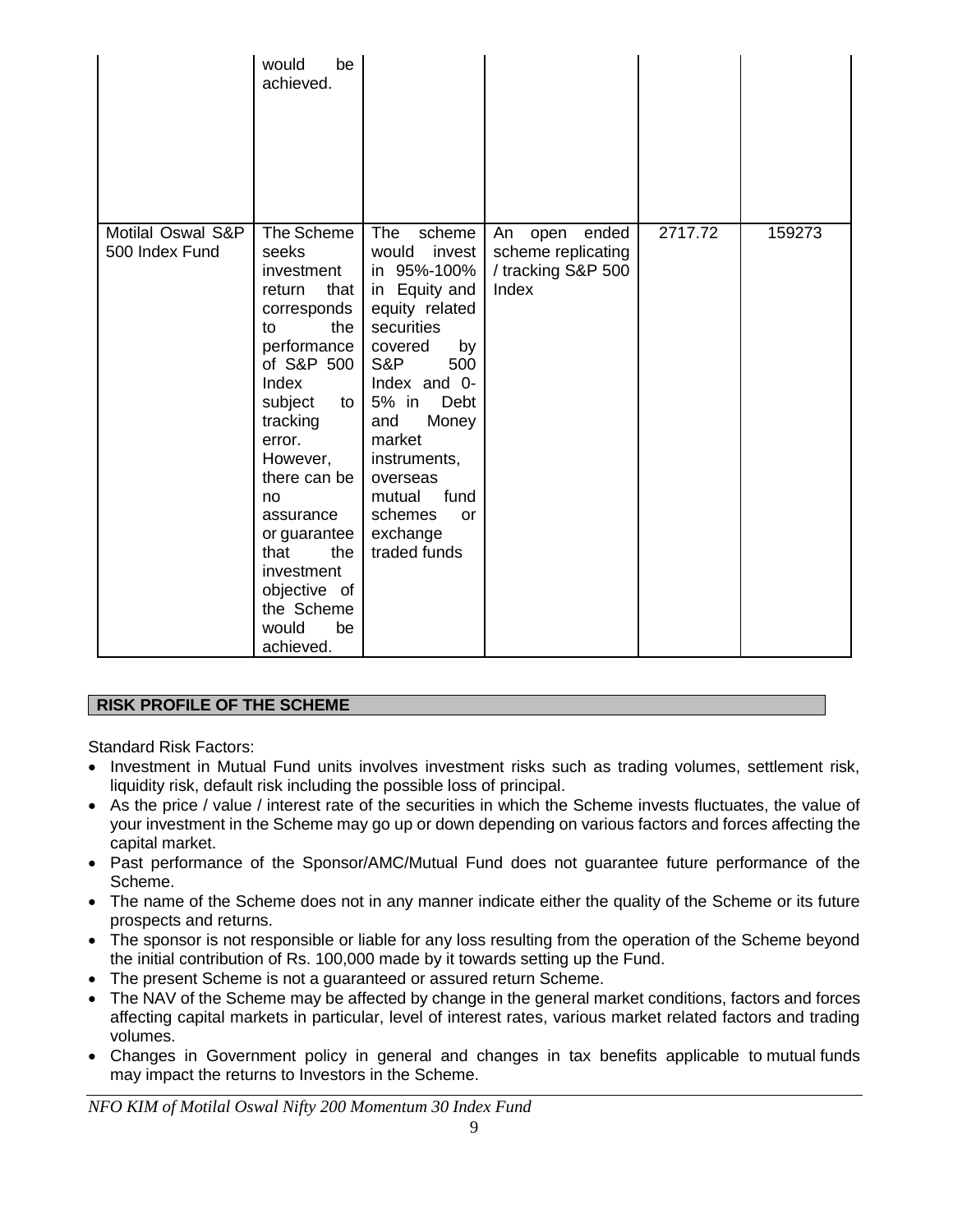• Investors in the Scheme are not being offered any guaranteed/indicated returns

# **Scheme Specific Risk Factors**

The Scheme is subject to the principal risks described below. Some or all of these risks may adversely affect Scheme's NAV, trading price, yield, return and/or its ability to meet its objectives.

### **Market Risk**

The Scheme's NAV will react to stock market movements. The Investor may lose money over short or long period due to fluctuation in Scheme's NAV in response to factors such as performance of companies whose stock comprises the underlying portfolio, economic and political developments, changes in interest rates, inflation and other monetary factors and movement in prices of underlining investments.

### **Market Trading Risks**

- a. Absence of Prior Active Market: Although the scheme will be listed on stock exchange, there can be no assurance that an active secondary market will develop or be maintained.
- b. Lack of Market Liquidity: Trading in the units of the scheme on stock exchange may be halted because of market conditions or for reasons that in view of stock exchange or SEBI, trading in the units of the scheme are not advisable. In addition, trading of the units of the scheme are subject to trading halts caused by extraordinary market volatility and pursuant to stock exchange and SEBI 'circuit filter' rules. There can be no assurance that the requirements of stock exchange necessary to maintain the listing of the units of the scheme will continue to be met or will remain unchanged.
- c. Units of the scheme may trade at prices other than NAV: The units of the scheme may trade above or below their NAV. The NAV of the scheme will fluctuate with changes in the market value of scheme holdings. The trading prices of the units of the scheme will fluctuate in accordance with changes in their NAV as well as market supply and demand for the units of the scheme. However, given that units of the scheme can be created and redeemed in creation units directly with the fund, it is expected that large discounts or premiums to the NAV of units of the scheme will not sustain due to arbitrage opportunity available.
- d. Regulatory Risk: Any changes in trading regulations by stock exchange or SEBI may affect the ability of market maker to arbitrage resulting into wider premium/discount to NAV.
- e. Right to Limit Redemptions: The Trustee, in the general interest of the unit holders of the scheme and keeping in view of the unforeseen circumstances/unusual market conditions, may limit the total number of units which can be redeemed on any business day depending on the total "Saleable Underlying Stock" available with the fund.
- f. Redemption Risk: Investors may note that even though the Scheme is open-ended Scheme, the Scheme would ordinarily repurchase units in creation unit size. Thus unit holdings less than the creation unit size can only be sold through the secondary market on the exchange.
- g. Asset Class Risk: The returns from the types of securities in which the scheme invest may underperform returns of general securities markets or different asset classes. Different types of securities tend to go through cycles of out-performance and under-performance in comparison of securities markets.
- h. Passive Investments: As the scheme proposes to invest not less than 95% of the net assets in the securities of the benchmark Index, the Scheme will not be actively managed. The Scheme may be affected by a general decline in the Indian markets relating to its Underlying Index. The Scheme invests in the securities included in its underlying index regardless of their investment merit.
- i. The units will be issued only in demat form through depositories. The records of the depository are final with respect to the number of units available to the credit of unit holder. Settlement of trades, repurchase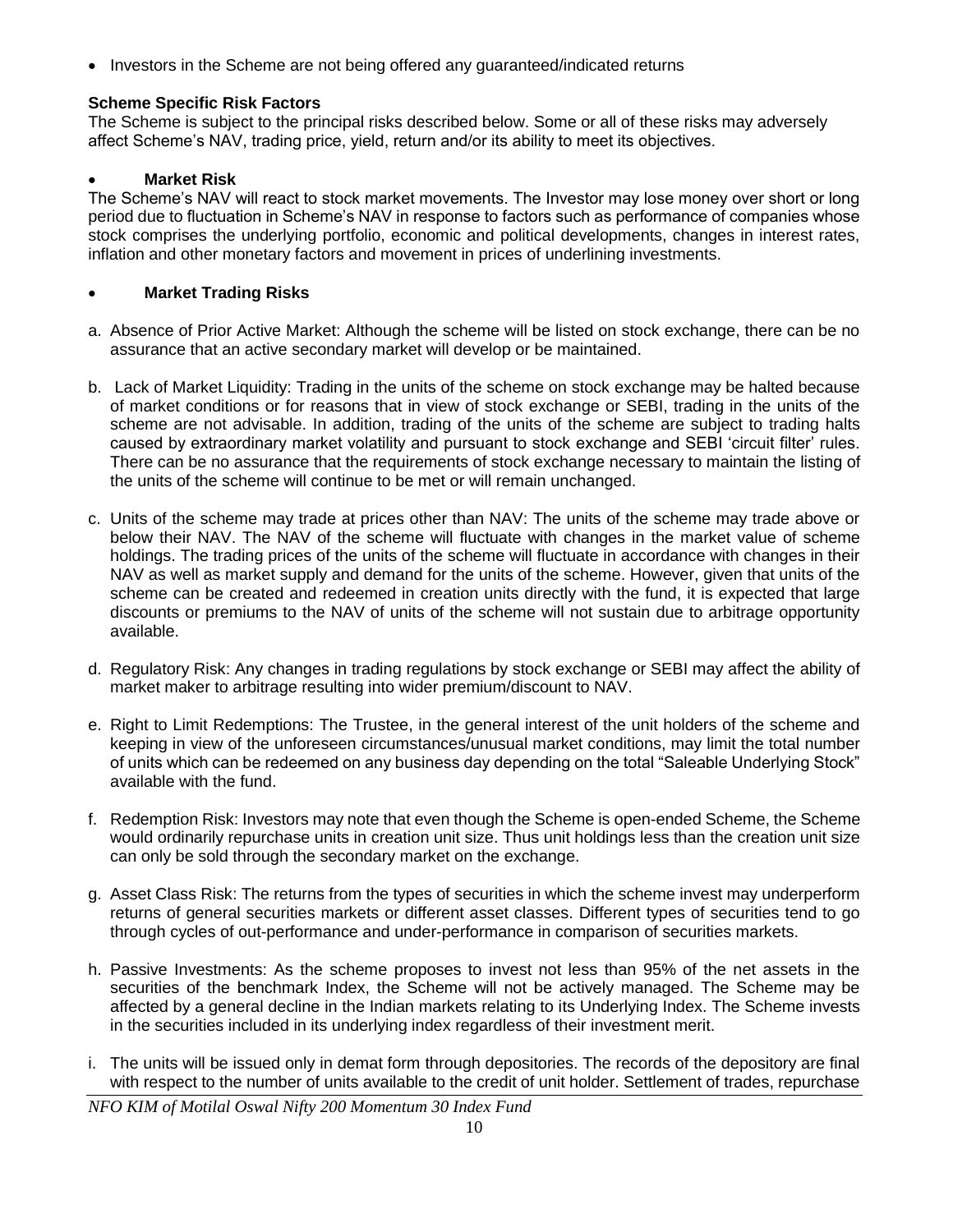of units by the mutual fund depends up on the confirmations to be received from depository (ies) on which the mutual fund has no control.

- j. Tracking Error Risk: The Fund Manager would not be able to invest the entire corpus exactly in the same proportion as in the underlying index due to certain factors such as the fees and expenses of the respective scheme, corporate actions, cash balance, changes to the underlying index and regulatory policies which may affect AMC's ability to achieve close correlation with the underlying index of the scheme. The scheme's returns may therefore deviate from those of its underlying index. "Tracking Error" is defined as the standard deviation of the difference between daily returns of the underlying index and the NAV of the respective scheme. Tracking Error may arise due to the following reasons: -
	- Expenditure incurred by the fund.
	- The holding of a cash position and accrued income prior to distribution of income and payment of accrued expenses. The fund may not be invested at all times as it may keep a portion of the funds in cash to meet redemptions or for corporate actions.
	- Corporate actions such as debenture or warrant conversion, rights, merger, change in constituents etc.
	- Rounding off of quantity of shares in underlying index.
	- Disinvestments to meet redemptions, recurring expenses, dividend payouts etc.
	- Execution of large buy / sell orders
	- Transaction cost (including taxes and insurance premium) and recurring expenses
	- Realisation of Unit holders' funds
	- Index provider undertakes a periodical review of the scripts that comprise the underlying index and may either drop or include new securities. In such an event, the fund will try to reallocate its portfolio but the available investment/reinvestment opportunity may not permit absolute mirroring immediately.

It will be the endeavour of the fund manager to keep the tracking error as low as possible. Under normal circumstances, such tracking error is not expected to exceed 2% per annum. However, in case of certain corporate actions and market volatility during rebalancing of the portfolio following the rebalancing of the underlying index, etc. or in abnormal market circumstances, the tracking error may exceed the above limits. There can be no assurance or guarantee that the Scheme will achieve any particular level of tracking error relative to performance of the Index.

# **Concentration Risk:**

The scheme may have no diversification within its portfolio. This could have implications on the performance of the scheme. The scheme may be more sensitive to economic, business, political or other changes and this may lead to sizeable fluctuation in the Net Asset Value of the scheme.

# **Right to Limit Redemptions**

The Trustee, in the general interest of the unit holders of the Scheme offered under this SID and keeping in view of the unforeseen circumstances/unusual market conditions, may limit the total number of Units which can be redeemed on any Business Day subject to the guidelines/circulars issued by the Regulatory Authorities from time to time.

# **Asset Class Risk**

The returns from the types of securities in which the Scheme invests may under perform from the various general securities markets or different asset classes. Different types of securities tend to go through cycles of out-performance and under-performance in comparison with the general securities markets.

# **Trading through mutual fund trading platforms of BSE and/ or NSE**

In respect of transaction in Units of the Scheme through BSE and/ or NSE, allotment and redemption of Units on any Business Day will depend upon the order processing/settlement by BSE and/ or NSE and their respective clearing corporations on which the Mutual Fund has no control.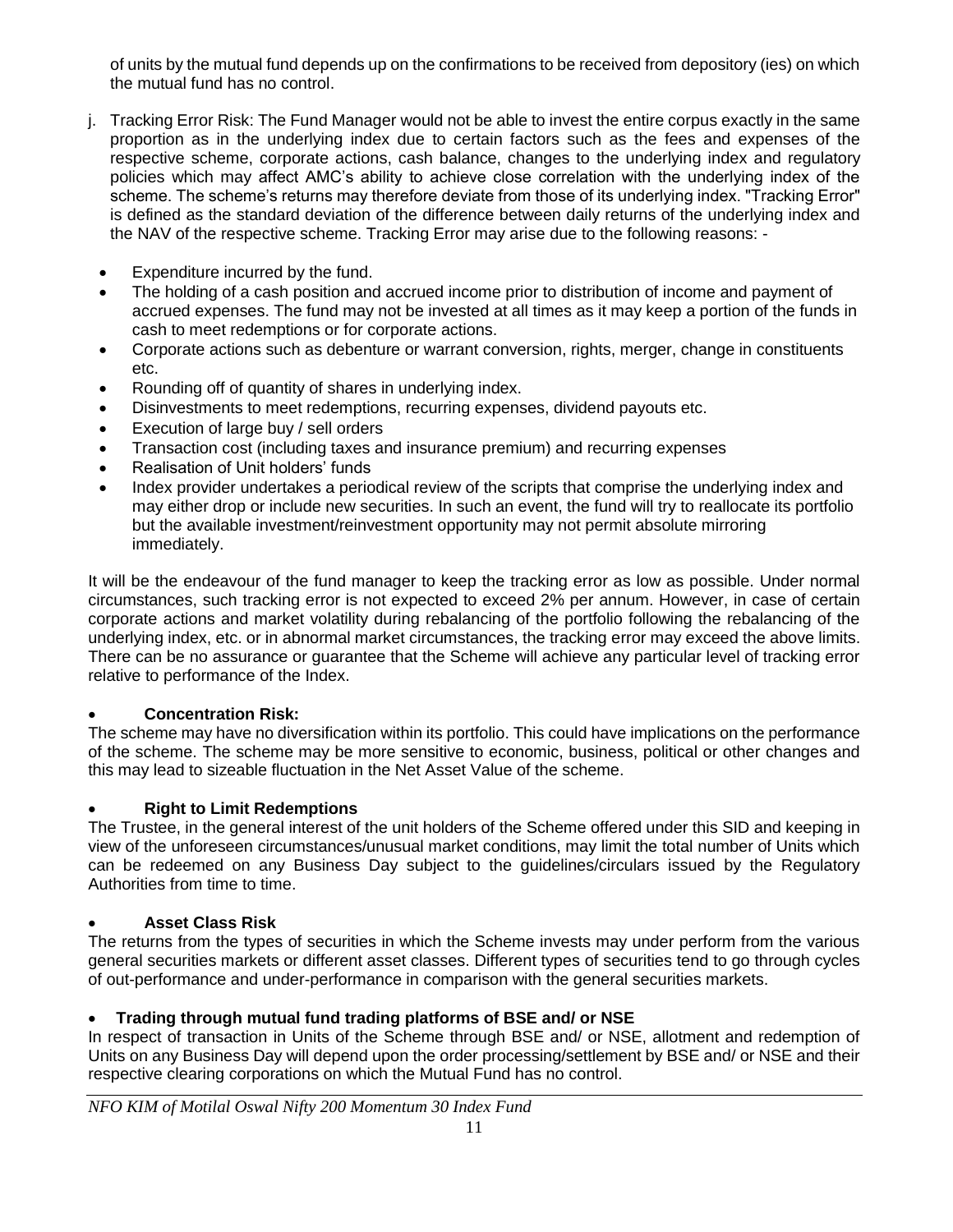# **Risks associated with Segregated portfolio:**

The AMC / Trustee shall decide on creation of segregated portfolio of the Scheme in case of a credit event/actual default at issuer level. Accordingly, Investor holding units of segregated portfolio may not able to liquidate their holding till the time recovery of money from the issuer. The Security comprised of segregated portfolio may not realise any value. Further, Listing of units of segregated portfolio in recognised stock exchange does not necessarily guarantee their liquidity. There may not be active trading of units in the stock market. Further trading price of units on the stock market may be significantly lower than the prevailing NAV.

# **Risks associated with Investing in Derivatives**

Derivative products are leveraged instruments and can provide disproportionate gains as well as disproportionate losses to the investor. Execution of such strategies depends upon the ability of the fund manager to identify such opportunities. Identification and execution of the strategies to be pursued by the fund manager involve uncertainty and decision of the fund manager may not always be profitable. No assurance can be given that the fund manager will be able to identify or execute such strategies.

Derivative products are specialized instruments that require investment techniques and risk analysis different from those associated with stocks. The use of a derivative requires an understanding not only of the underlying instrument but of the derivative itself. Derivatives require the maintenance of adequate controls to monitor the transactions entered into, the ability to assess the risk that a derivative adds to the portfolio and the ability to forecast price or interest rate movements correctly. There is a possibility that a loss may be sustained by the portfolio as a result of the failure of another party (usually referred to as the "counterparty") to comply with the terms of the derivatives contract. Other risks in using derivatives include the risk of mispricing or improper valuation of derivatives and the inability of derivatives to correlate perfectly with underlying assets, rates and indices, illiquidity risk whereby the Scheme may not be able to sell or purchase derivative quickly enough at a fair price. The risks associated with the use of derivatives are different from or possibly greater than, the risks associated with investing directly in securities and other traditional investments.

# **Risk associated with potential change in Tax structure**

This summary of tax implications given in the taxation section is based on the current provisions of the applicable tax laws. This information is provided for general purpose only. The current taxation laws may change due to change in the 'Income Tax Act 1961' or any subsequent changes/amendments in Finance Act/Rules/Regulations. Any change may entail a higher outgo to the scheme or to the investors by way of securities transaction taxes, fees, taxes etc. thus adversely impacting the scheme and its returns.

# **Risks associated with investing in Equities**

- a. Investments in the equity shares of the Companies constituting the Underlying Index are subject to price fluctuation on daily basis. The volatility in the value of equity is due to various micro and macroeconomic factors like economic and political developments, changes in interest rates, etc. affecting the securities markets. This may have adverse impact on individual securities/sector and consequently on the NAV of Scheme.
- b. The Scheme would invest in the securities comprising the Underlying Index in the same proportion as the securities have in the Index. Hence, the risk associated with the corresponding Underlying Index would be applicable to the Scheme. The Underlying Index has its own criteria and policy for inclusion/exclusion of securities from the Index, its maintenance thereof and effecting corporate actions. The Fund would invest in the securities of the Index regardless of investment merit, research, without taking a view of the market and without adopting any defensive measures. The Fund would not select securities in which it wants to invest but is guided by the Underlying Index. As such the Scheme is not actively managed but is passively managed.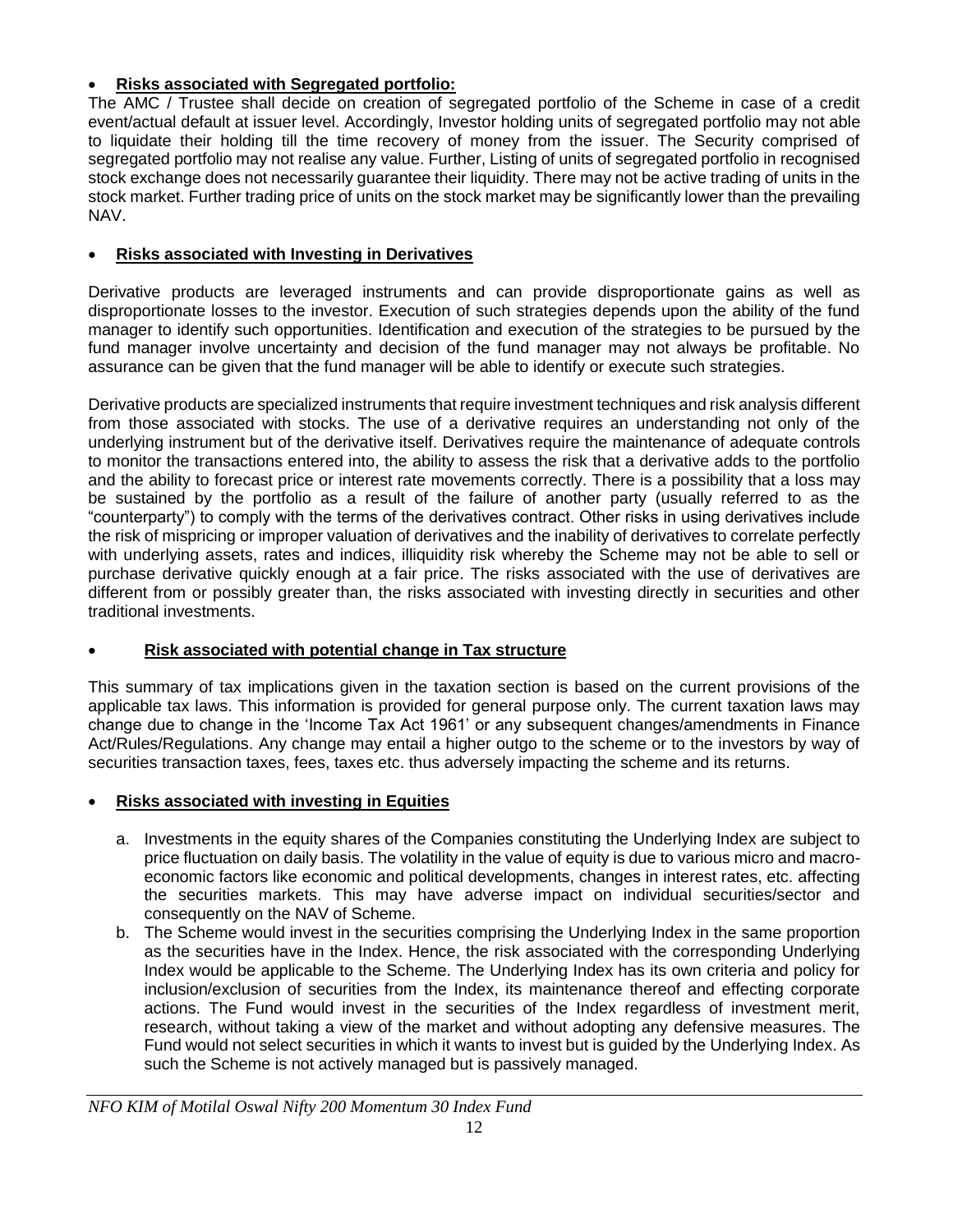# c. Risks of Total Return

IDCW are assumed to be reinvested into the S&P BSE Low Volatility Index after the ex- IDCW date of the constituents. However in practice, the IDCW is received with a lag and after deducting applicable withholding tax, if applicable. This can lead to some tracking error.

# **Market Risk**

The Scheme's NAV will react to stock market movements. The value of investments in the scheme may go down over a short or long period due to fluctuations in Scheme's NAV in response to factors such as performance of companies whose stock comprises the underlying portfolio, economic and political developments, changes is government policies, changes in interest rates, inflation and other monetary factors causing movement in prices of underlining investments.

# **Concentration risk**

This is the risk arising from over exposure to few securities/issuers/sectors.

# **Passive Investments**

The Scheme is not actively managed. Since the Scheme is replicating the underlying index, it may be affected by a general decline in the respective markets relating to its underlying index. The Scheme as per its investment objective invests in Securities which are constituents of its underlying index regardless of their investment merit. The AMC does not attempt to individually select stocks or to take defensive positions in declining markets.

# **Right to Limit Redemptions**

The Trustee, in the general interest of the unit holders of the Scheme offered under this SID and keeping in view of the unforeseen circumstances/unusual market conditions, may limit the total number of Units which can be redeemed on any Business Day subject to the guidelines/circulars issued by the Regulatory Authorities from time to time.

# **Risk Factors relating to Portfolio Rebalancing**

In the event that the asset allocation of the Scheme deviates from the ranges as provided in the asset allocation table in this SID, then the Fund Manager will rebalance the portfolio of the Scheme to the position indicated in the asset allocation table. However, if market conditions do not permit the Fund Manager to rebalance the portfolio of the Scheme then the AMC would notify the Board of the Trustee Company and the Investment Committee of the AMC with appropriate justifications.

# **Index Fund**

The Scheme being an index fund follows a passive investment technique and shall only invest in Securities comprising one selected index as per investment objective of the Scheme. The Fund Manager would invest in the Securities comprising the underlying index irrespective of the market conditions. If the Securities market declines, the value of the investment held by the Scheme shall decrease.

# **Risks Associated with Debt & Money Market Instruments**

 **Price-Risk or Interest-Rate Risk:** Fixed income securities such as bonds, debentures and money market instruments run price-risk or interest-rate risk. Generally, when interest rates rise, prices of existing fixed income securities fall and when interest rates drop, such prices increase. The extent of fall or rise in the prices is a function of the existing coupon, days to maturity and the increase or decrease in the level of interest rates.

# **Credit Risk**

Credit Risk means that the issuer of a security may default on interest payments or even paying back the principal amount on maturity. (i.e. the issuer may be unable to make timely principal and interest payments on the security). Even where no default occurs, the prices of security may go down because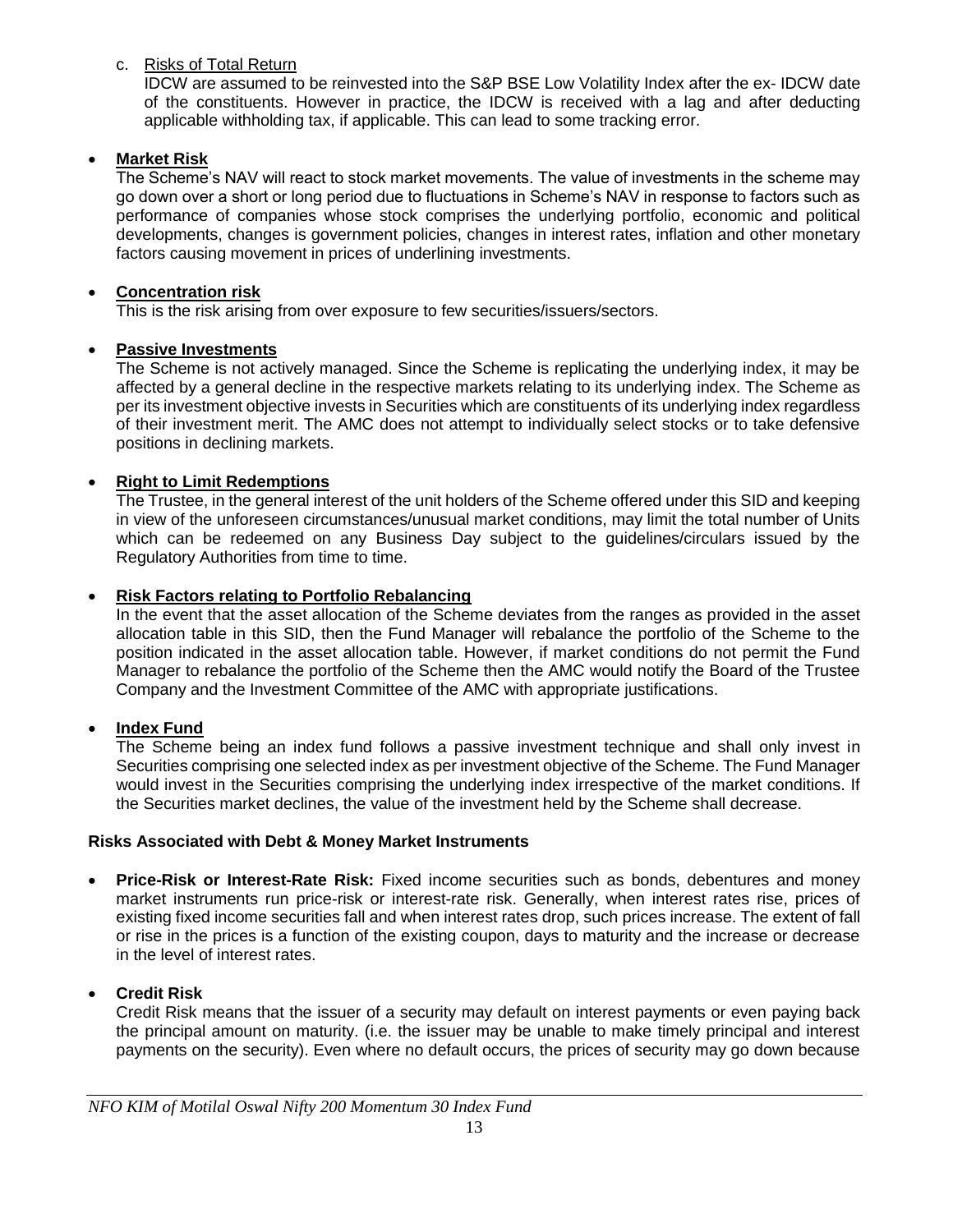the credit rating of an issuer goes down. It must be, however, noted that where the Scheme has invested in Government securities, there is no risk to that extent.

- **Liquidity or Marketability Risk:** This refers to the ease with which a security can be sold at or near to its valuation yield-to-maturity (YTM). The primary measure of liquidity risk is the spread between the bid price and the offer price quoted by a dealer. Liquidity risk is today characteristic of the Indian fixed income market.
- **Reinvestment Risk**: Investments in fixed income securities may carry reinvestment risk as interest rates prevailing on the interest or maturity due dates may differ from the original coupon of the bond. Consequently, the proceeds may get invested at a lower rate.
- **Pre-payment Risk**: Certain fixed income securities give an issuer the right to call back its securities before their maturity date, in periods of declining interest rates. The possibility of such prepayment may force the fund to reinvest the proceeds of such investments in securities offering lower yields, resulting in lower interest income for the fund.
- **Spread Risk:** In a floating rate security the coupon is expressed in terms of a spread or mark up over the benchmark rate. In the life of the security this spread may move adversely leading to loss in value of the portfolio. The yield of the underlying benchmark might not change, but the spread of the security over the underlying benchmark might increase leading to loss in value of the security.
- Different types of securities in which the scheme would invest as given in the SID carry different levels and types of risk. Accordingly the scheme's risk may increase or decrease depending upon its investment pattern. E.g. corporate bonds carry a higher amount of risk than Government securities. Further even among corporate bonds, bonds, which are AA rated, are comparatively more risky than bonds, which are AAA rated.

# **Risks associated with investing in Tri-Party Repos Segments**

The mutual fund is a member of securities and Tri-Party Repos segments of the Clearing Corporation of India (CCIL). All transactions of the mutual fund in government securities and in Tri-Party Repos segments are settled centrally through the infrastructure and settlement systems provided by CCIL; thus reducing the settlement and counterparty risks considerably for transactions in the said segments. The members are required to contribute an amount as communicated by CCIL from time to time to the default fund maintained by CCIL as a part of the default waterfall (a loss mitigating measure of CCIL in case of default by any member in settling transactions routed through CCIL). The mutual fund is exposed to the extent of its contribution to the default fund of CCIL at any given point in time. In the event that the default waterfall is triggered and the contribution of the mutual fund is called upon to absorb settlement/default losses of another member by CCIL, the scheme may lose an amount equivalent to its contribution to the default fund allocated to the scheme on a pro-rata basis.

# **Risks associated with Securities Lending**

Securities Lending is a lending of securities through an approved intermediary to a borrower under an agreement for a specified period with the condition that the borrower will return equivalent securities of the same type or class at the end of the specified period along with the corporate benefits accruing on the securities borrowed.

In case the Scheme undertakes stock lending as prescribed in the Regulations, it may, at times be exposed to counter party risk and other risks associated with the securities lending. Unitholders of the Scheme should note that there are risks inherent to securities lending, including the risk of failure of the other party, in this case the approved intermediary, to comply with the terms of the agreement entered into between the lender of securities i.e. the Scheme and the approved intermediary. Such failure can result in the possible loss of rights to the collateral put up by the borrower of the securities, the inability of the approved intermediary to return the securities deposited by the lender and the possible loss of any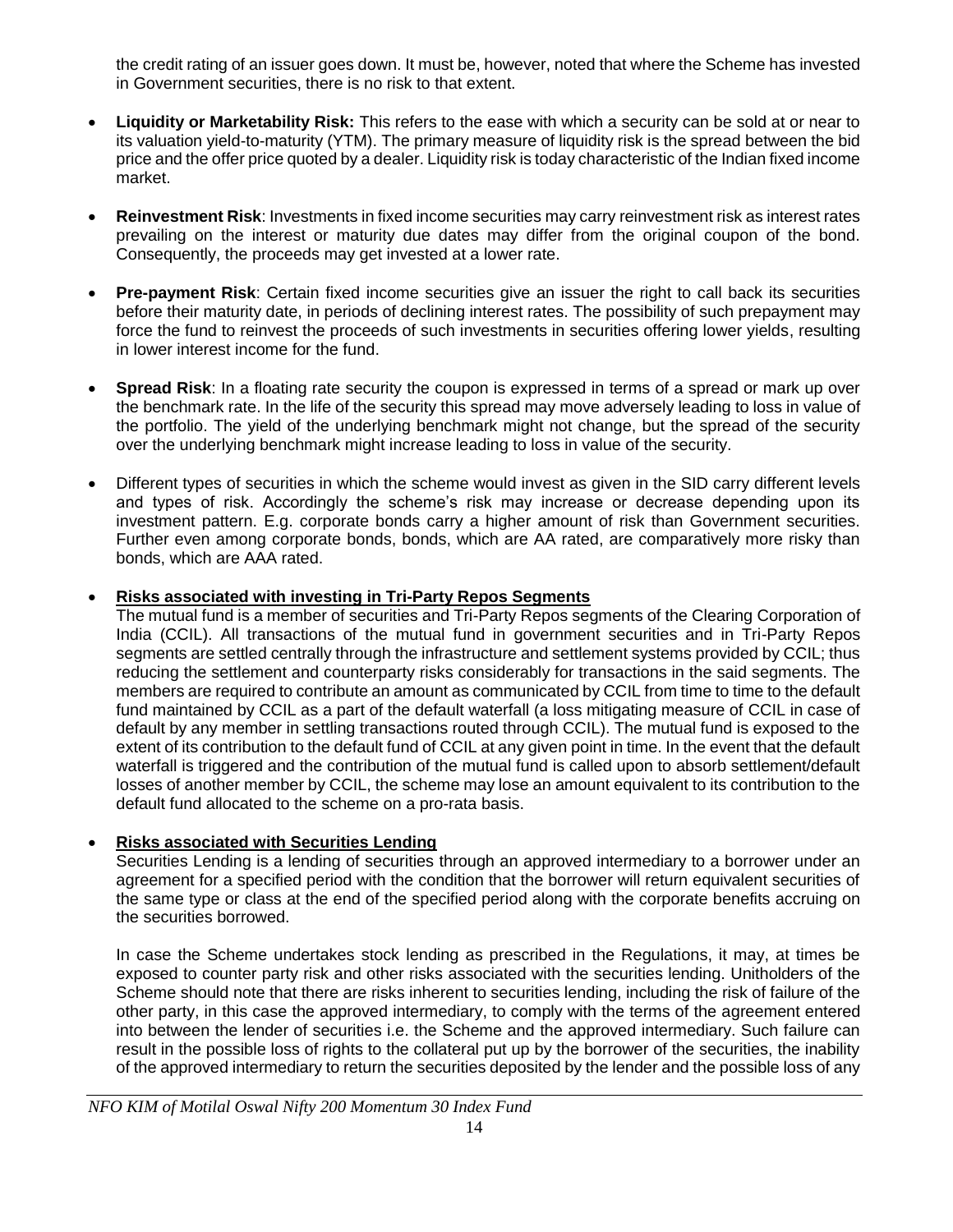corporate benefits accruing to the lender from the securities lent. The Fund may not be able to sell such lent securities and this can lead to temporary illiquidity.

# **Tracking Error Risk**

The Fund Manager would not be able to invest the entire corpus exactly in the same proportion as in the underlying index due to certain factors such as the fees and expenses of the Scheme, corporate actions, cash balance and changes to the underlying index and regulatory restrictions, lack of liquidity which may result in Tracking Error. Hence it may affect AMC's ability to achieve close correlation with the underlying index of the Scheme. The Scheme's returns may therefore deviate from its underlying index. "Tracking Error" is defined as the standard deviation of the difference between daily returns of the underlying index and the NAV of the Scheme. The Fund Manager would monitor the Tracking Error of the Scheme on an ongoing basis and would seek to minimize the Tracking Error to the maximum extent possible. There can be no assurance or guarantee that the Scheme will achieve any particular level of Tracking Error relative to performance of the underlying Index.

# **Risk Control**

Risk is an inherent part of the investment function. Effective Risk management is critical to fund management for achieving financial soundness. Investment by the Scheme would be made as per the investment objective of the Scheme and in accordance with SEBI Regulations. AMC has adequate safeguards to manage risk in the portfolio construction process. Risk control would involve managing risk in order to keep in line with the investment objective of the Scheme. The risk control process would include identifying the risk and taking proper measures for the same. The system has incorporated all the investment restrictions as per the SEBI guidelines and enables identifying and measuring the risk through various risk management tools like various portfolio analytics, risk ratios, average duration and analyses the same and acts in a preventive manner.

# **Disclaimers:**

# **NSE INDICES LIMITED Disclaimer:**

The Product(s) are not sponsored, endorsed, sold or promoted by NSE INDICES LIMITED (formerly known as India Index Services & Products Limited ("IISL")). NSE INDICES LIMITED does not make any representation or warranty, express or implied, to the owners of the Product(s) or any member of the public regarding the advisability of investing in securities generally or in the Product(s) particularly or the ability of the Nifty 1D Rate Index to track general stock market performance in India. The relationship of NSE INDICES LIMITED to the Issuer is only in respect of the licensing of the Indices and certain trademarks and trade names associated with such Indices which is determined, composed and calculated by NSE INDICES LIMITED without regard to the Issuer or the Product(s). NSE INDICES LIMITED does not have any obligation to take the needs of the Issuer or the owners of the Product(s) into consideration in determining, composing or calculating the Nifty 1D Rate Index. NSE INDICES LIMITED is not responsible for or has participated in the determination of the timing of, prices at, or quantities of the Product(s) to be issued or in the determination or calculation of the equation by which the Product(s) is to be converted into cash. NSE INDICES LIMITED has no obligation or liability in connection with the administration, marketing or trading of the Product(s).

NSE INDICES LIMITED do not guarantee the accuracy and/or the completeness of the Nifty 1D Rate Index or any data included therein and NSE INDICES LIMITED shall have not have any responsibility or liability for any errors, omissions, or interruptions therein. NSE INDICES LIMITED does not make any warranty, express or implied, as to results to be obtained by the Issuer, owners of the product(s), or any other person or entity from the use of the Nifty 1D Rate Index or any data included therein. NSE INDICES LIMITED makes no express or implied warranties, and expressly disclaim all warranties of merchantability or fitness for a particular purpose or use with respect to the index or any data included therein. Without limiting any of the foregoing, NSE INDICES LIMITED expressly disclaim any and all liability for any claims, damages or losses arising out of or related to the Products, including any and all direct, special, punitive, indirect, or consequential damages (including lost profits), even if notified of the possibility of such damages.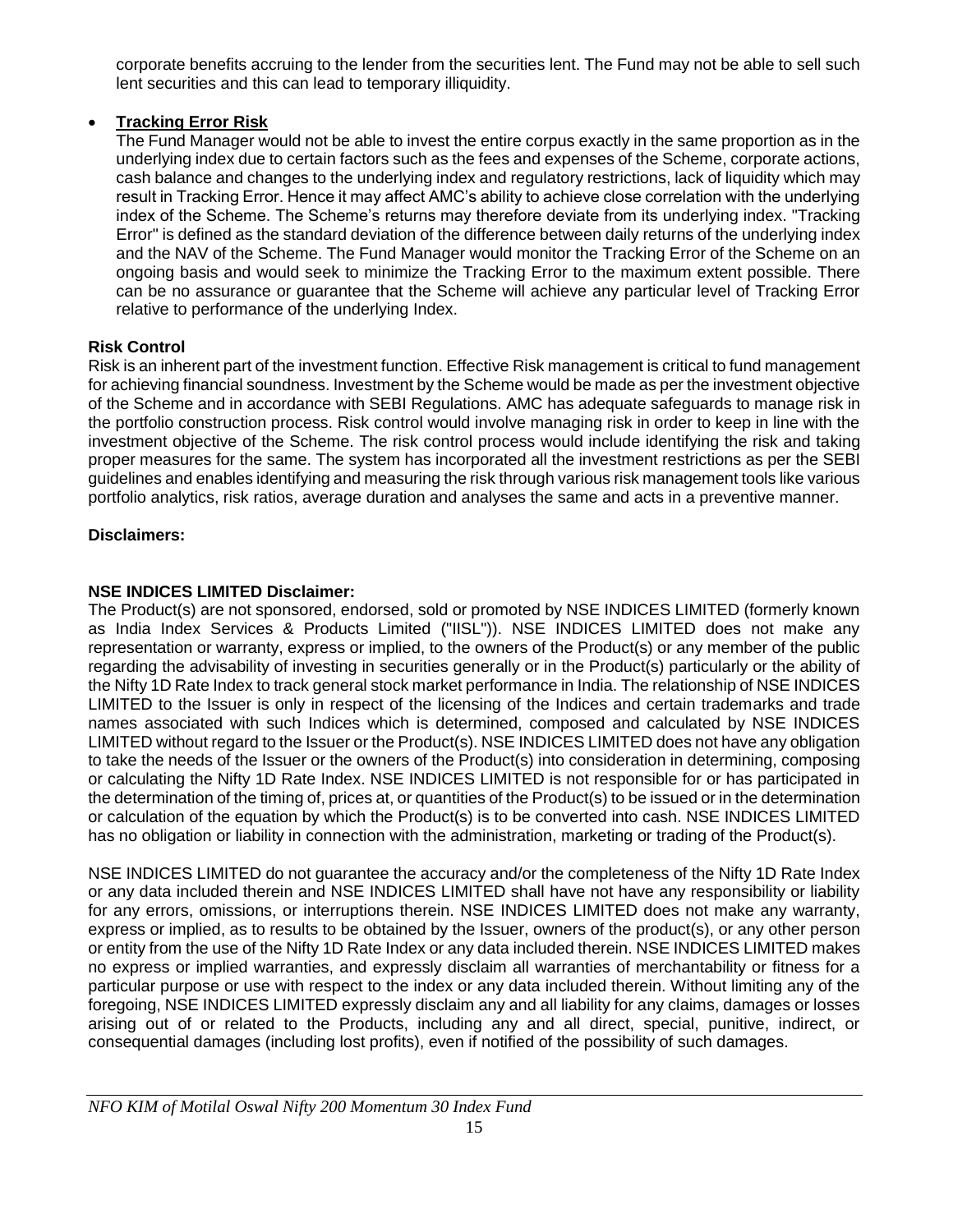#### **PLANS AND OPTIONS**

The Scheme has two Plans:

- (i) Regular Plan and
- (ii) Direct Plan

Regular Plan is for Investors who purchase/subscribe units in a Scheme through any Distributor (AMFI Registered Distributor/ARN Holder).

Direct Plan is for investors who purchase/subscribe units in a Scheme directly with the Fund and is not routed through a Distributor (AMFI Registered Distributor/ARN Holder).

Each Plan offers Growth Option.

#### **APPLICABLE NAV**

The cut-off time for accepting subscription / redemption of units of the Scheme directly with the Fund would be 3.00 p.m. on any business day. The subscriptions and redemptions of units would be based on the Portfolio Deposit and Cash Component as defined by the Fund for that respective business day.

The Fund declares the Portfolio Deposit and Cash Component separately for the Scheme on its website [www.mostshares.com](http://www.mostshares.com/) daily and the same is applicable for creating and redeeming units for that working day.

#### **MINIMUM APPLICATION AND REDEMPTION AMOUNT**

#### **Directly with the Fund**

The Fund creates and redeems units in creation unit size. The minimum number of units for subscription and redemption is creation unit size

### **DESPATCH OF REPURCHASE (REDEMPTION) REQUEST**

The redemption or repurchase proceeds shall be despatched to the Unitholders within 10 working days from the date of redemption or repurchase.

Further, AMCs may also use modes of dispatch such as speed post, courier etc. for payments including refunds to unitholders in addition to the registered post with acknowledgement due.

#### **BENCHMARK INDEX**

Nifty 200 Momentum 30 Total Return Index

#### **NAME OF THE FUND MANAGER**

Mr. Swapnil Mayekar Mr. Abhiroop Mukherjee – Debt Component

#### **NAME OF TRUSTEE COMPANY**

Motilal Oswal Trustee Company Ltd.

#### **PERFORMANCE OF THE SCHEME**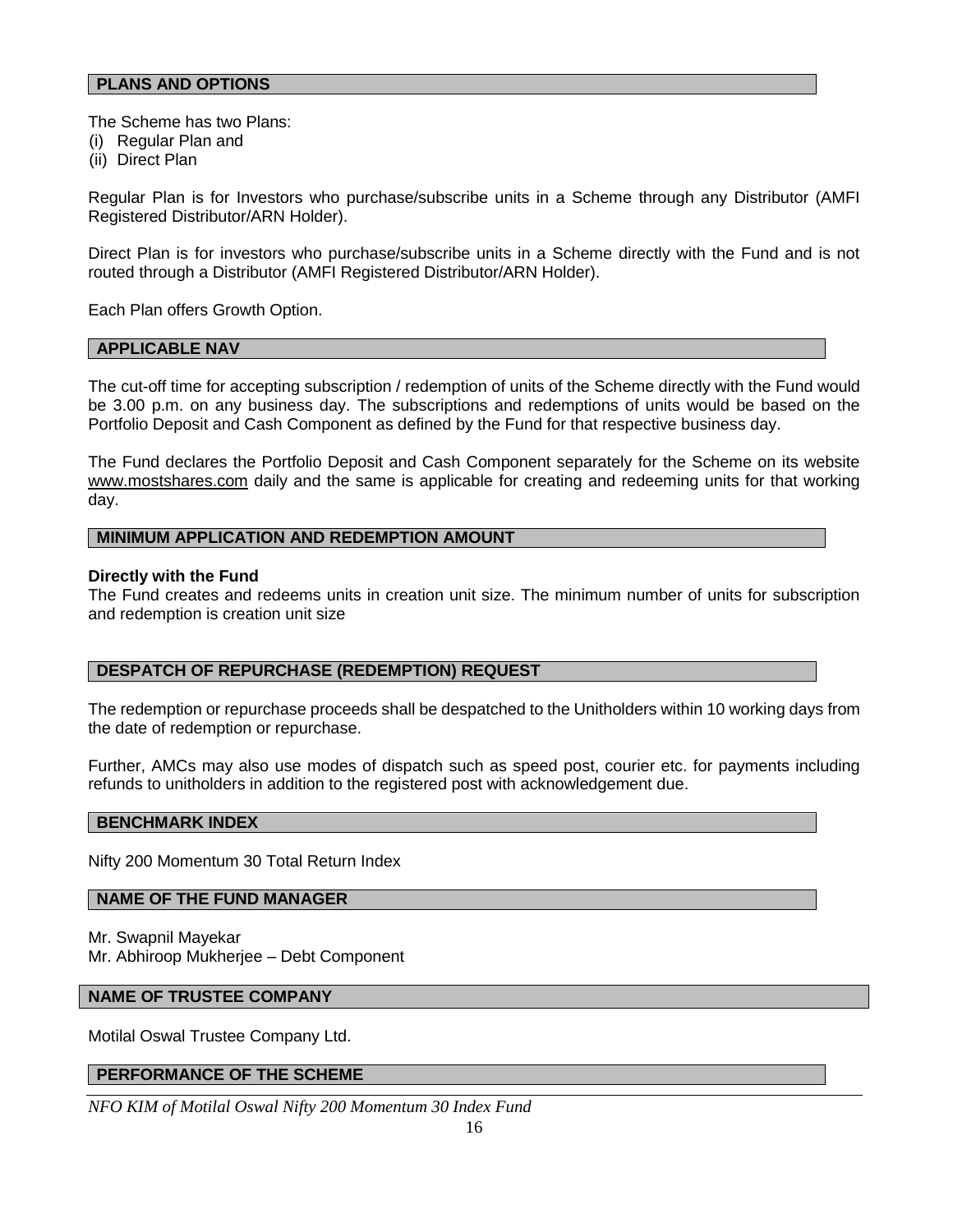This Scheme is a new scheme and does not have any performance track record.

# **ADDITIONAL DISCLOSURES AS PER SEBI CIRCULAR DATED MARCH 18, 2016**

## **A. Scheme's Portfolio Holdings**

This Scheme is a new scheme and hence the same is not applicable.

## **B. Sector Allocation of the Scheme**

This Scheme is a new scheme and hence the same is not applicable.

### **C. Scheme's Portfolio Turnover Ratio**

This Scheme is a new scheme and hence the same is not applicable.

### **D. Illustration of impact of expense ratio on returns of the Scheme**

| <b>Particulars</b>                             | Amount (Rs.) |
|------------------------------------------------|--------------|
|                                                |              |
| Invested amount (Rs)                           | 10,000       |
| Annualised scheme performance                  | 10%          |
| Net Assets before expenses (Rs)                | 11,000       |
| Annualised expense ratio*                      | 1%           |
| Net Assets after expenses (Rs)                 | 10,890       |
| Return on invested amount before expenses (Rs) | 1,000        |
| Return on invested amount after expenses (Rs)  | 890          |
| Return on invested amount before expenses (%)  | 10.00%       |
| Return on invested amount after expenses (%)   | 8.90%        |

Please Note:

- The purpose of the above illustration is purely to explain the impact of expense ratio charged to the Scheme and should not be construed as providing any kind of investment advice or guarantee of returns on investments.
- It is assumed that the expenses charged are evenly distributed throughout the year.
- Calculations are based on assumed NAVs, and actual returns on your investment may be more, or less.
- Any tax impact has not been considered in the above example, in view of the individual nature of the tax implications. Each investor is advised to consult his or her own financial advisor.

### **E. Investment Disclosure**

This Scheme is a new scheme and hence the same is not applicable.

# **EXPENSES OF THE SCHEME**

# **(1) Load Structure:**

**Type of Load Load chargeable (as %age of NAV)**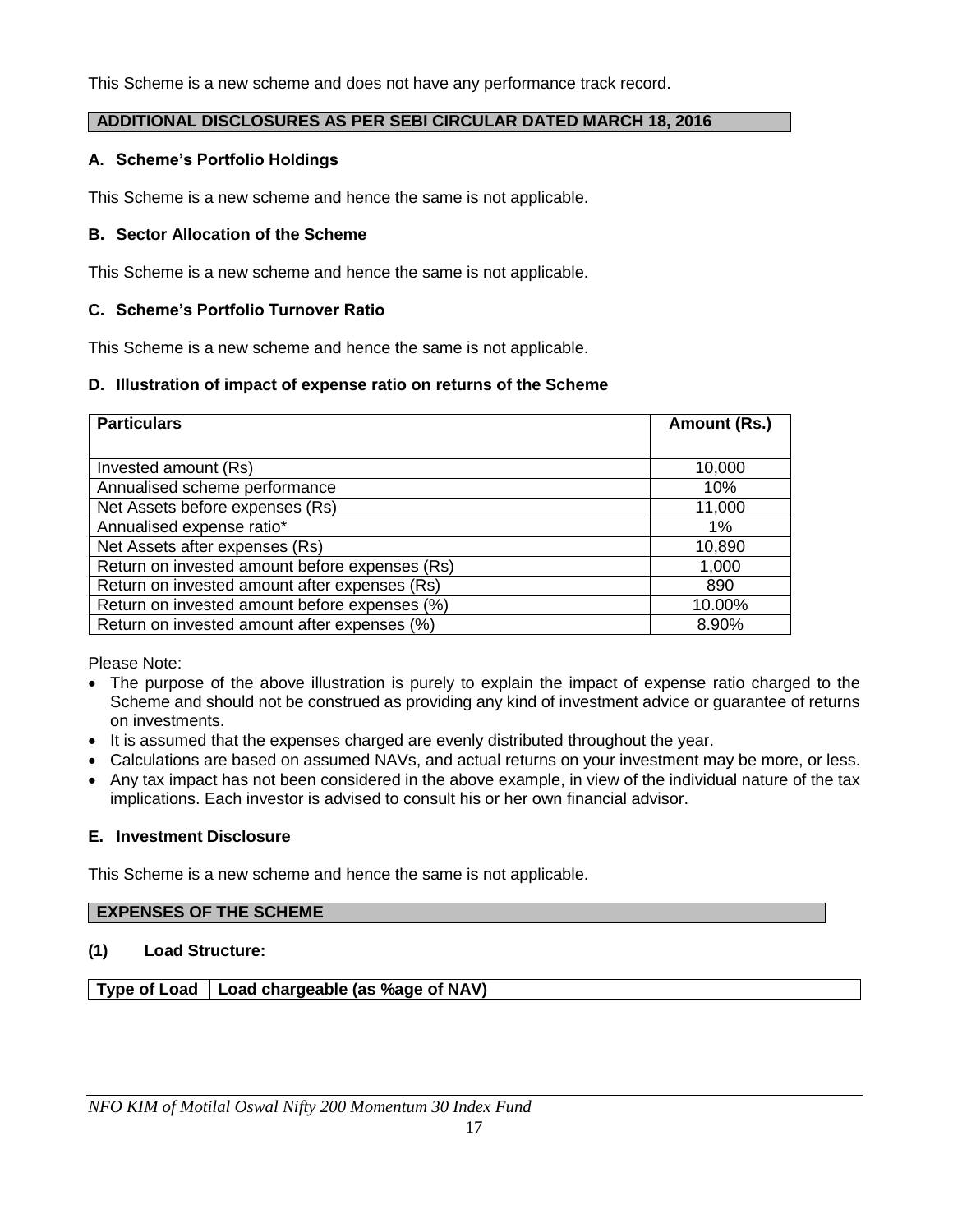| Entry | Not Applicable<br>In terms of SEBI Circular having reference No. SEBI/IMD/CIR No. 4/168230/09 dated<br>June 30, 2009, no entry load will be charged on purchase / additional purchase / switch-<br>in. The upfront commission, if any, on investment made by the investor shall be paid by<br>the investor directly to the Distributor, based on his assessment of various factors<br>including the service rendered by the Distributor. |
|-------|------------------------------------------------------------------------------------------------------------------------------------------------------------------------------------------------------------------------------------------------------------------------------------------------------------------------------------------------------------------------------------------------------------------------------------------|
| Exit  | 1%- If redeemed on or before 15 days from the date of allotment.<br>Not Applicable<br>- If redeemed after 15 days from the date of allotment.                                                                                                                                                                                                                                                                                            |

# **(2) Recurring Expenses:**

These are the fees and expenses for operating the Scheme. These expenses include but are not limited to Investment Management and Advisory Fee charged by the AMC, Registrar and Transfer agents' fees & expenses, marketing and selling costs etc.

The AMC has estimated that the following expenses will be charged to the Scheme, as permitted under Regulation 52 of SEBI (MF) Regulations. For the actual current expenses being charged, the investor should refer to the website of the Fund. For more details, also refer to the notes below the table:

| <b>Particulars</b>                                                                                                                | (% per annum to<br>daily Net Assets) |
|-----------------------------------------------------------------------------------------------------------------------------------|--------------------------------------|
| <b>Investment Management &amp; Advisory Fees</b>                                                                                  |                                      |
| <b>Custodial Fees</b>                                                                                                             |                                      |
| Registrar & Transfer Agent Fees including cost related to providing accounts<br>statement, IDCW /redemption cheques/warrants etc. |                                      |
| License fees / listing fees and other such expenses                                                                               |                                      |
| Cost towards investor education & awareness (at least 2 bps)                                                                      | Upto 1.00%                           |
| Brokerage & transaction cost over and above 12 bps and 5 bps for cash and derivative                                              |                                      |
| market trades respectively                                                                                                        |                                      |
| Audit Fees / Fees and expenses of trustees                                                                                        |                                      |
| Marketing & Selling Expenses                                                                                                      |                                      |
| GST on brokerage and transaction cost                                                                                             |                                      |
| Other expenses*                                                                                                                   |                                      |
| Maximum total expense ratio (TER) permissible under Regulation 52 (6)                                                             | Upto 1.00%                           |
| Additional expenses for gross new inflows from specified cities under Regulation 52<br>$(6A)(b)$ #                                | Upto 0.30%                           |

\*Any other expenses which are directly attributable to the Scheme, may be charged with approval of the Trustee within the overall limits as specified in the Regulations except those expenses which are specifically prohibited.

#Additional TER will be charged based on inflows only from retail investors\$ (other than Corporates and Institutions) from B 30 cities.

\$ As per SEBI Circular dated March 25, 2019, it has been decided that inflows of amount upto Rs. 2,00,000/ per transaction, by the individual investors shall be considered as inflows from retail investors.

All scheme related expenses including commission paid to distributors, by whatever name it may be called and in whatever manner it may be paid, shall necessarily be paid from the scheme only within the regulatory limits and not from the books of the Asset Management Companies (AMC), its associate, sponsor, trustee or any other entity through any route. Provided that the expenses that are very small in value but high in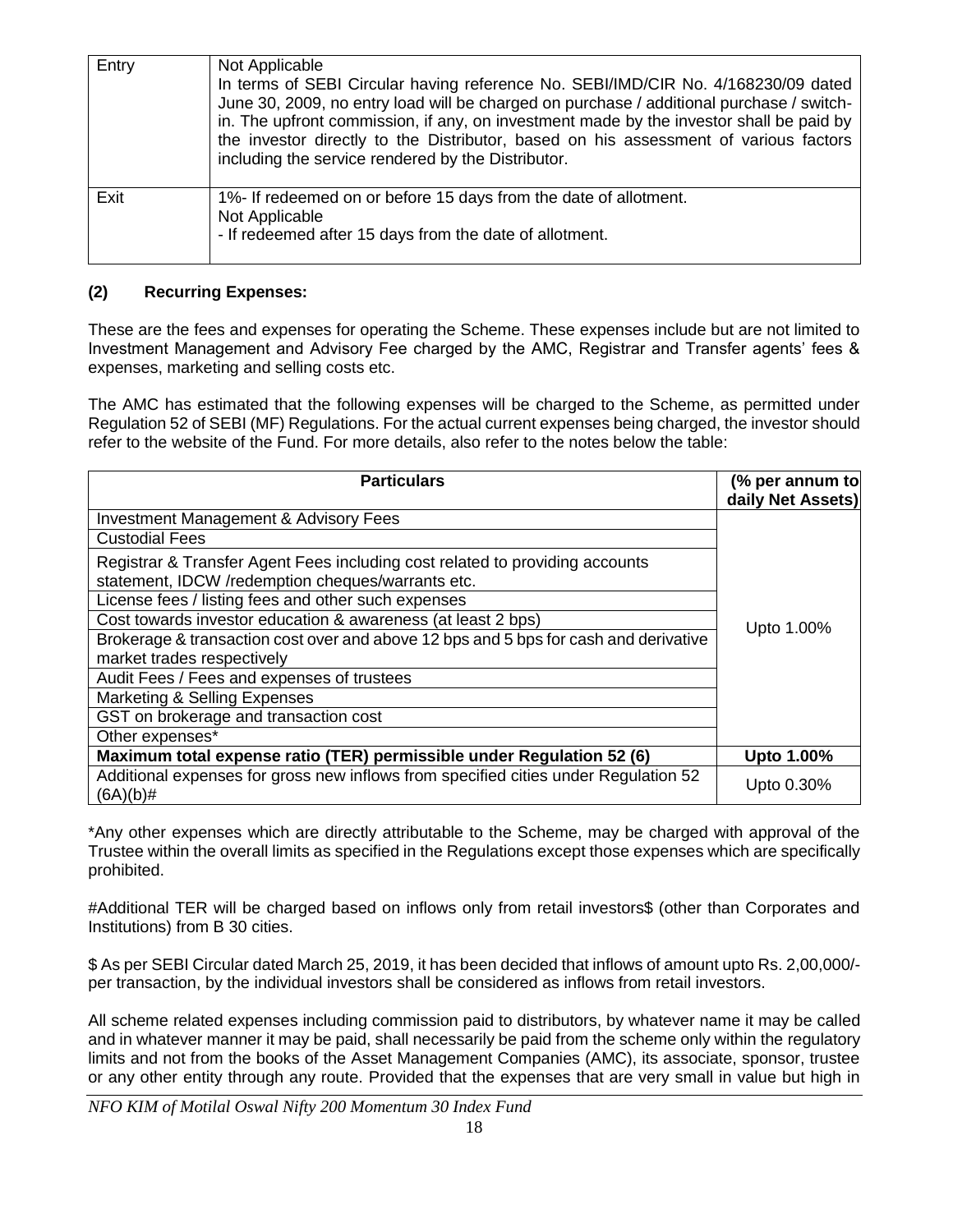volume may be paid out of AMC's books. Such expenses can be paid out of AMC's books at actuals or not exceeding 2 bps of respective scheme AUM, whichever is lower

However, the upfront trail commission shall be paid from AMC's books for inflows through SIPs from new investors as per the applicable regulations. The said commission shall be amortized on daily basis to the scheme over the period for which the payment has been made. A complete audit trail of upfronting of trail commissions from the AMC's books and amortization of the same to scheme(s) thereafter shall be made available for inspection. The said commission should be charged to the scheme as 'commissions' and should also account for computing the TER differential between regular and direct plans in each scheme.

The expenses towards Investment Management and Advisory Fees under Regulation 52 (2) and the various sub-heads of recurring expenses mentioned under Regulation 52 (4) of SEBI (MF) Regulations are fungible in nature. Thus, there shall be no internal sub-limits within the expense ratio for expense heads mentioned under Regulation 52 (2) and (4) respectively. Further, the additional expenses under Regulation 52(6A)(c) shall also be incurred towards any of these expense heads.

The purpose of the above table is to assist the investor in understanding the various costs & expenses that the investor in the Scheme will bear directly or indirectly. These estimates have been made in good faith as per the information available to the AMC and the above expenses (including investment management and advisory fees) are subject to inter-se change and may increase/decrease as per actual and/or any change in the Regulations, as amended from time to time.

All fees and expenses charged in a direct plan (in percentage terms) under various heads including the investment and advisory fee shall not exceed the fees and expenses charged under such heads in a regular plan. The TER of the Direct Plan will be lower to the extent of the distribution expenses/commission which is charged in the Regular Plan and no commission for distribution of Units will be paid / charged under the Direct Plan. . Accordingly, the NAV of the Direct Plan would be different from NAV of Regular Plan.

In addition to expenses under Regulation 52(6) and (6A), AMC may charge GST on investment and advisory fees, expenses other than investment and advisory fees and brokerage and transaction cost as below:

- 1. GST on investment and advisory fees charged to the scheme will be in addition to the maximum limit of TER as prescribed in regulation 52 (6) of the SEBI Regulations.
- 2. GST on expenses other than investment and advisory fees, if any, shall be borne by the scheme within the maximum limit of TER as per regulation 52 of the SEBI Regulations.
- 3. GST on brokerage and transaction cost paid for execution of trade, if any, shall be within the limit prescribed under regulation 52 of the SEBI Regulations.

In accordance with Regulation 52(6A), the following expenses can be charged in addition to the existing total recurring expenses charged under Regulation 52(6):

Brokerage and transaction costs which are incurred for the purpose of execution of trade and is included in the cost of investment, not exceeding 0.12 % in case of cash market transactions and 0.05 % in case of derivatives transactions;

Additional TER can be charged up to 30 basis points on daily net assets of the scheme as per regulation 52 of SEBI (Mutual Funds) Regulations, 1996 (hereinafter referred to as Regulations), if the new inflows from beyond top 30 cities are at least (a) 30% of gross new inflows in the scheme or (b) 15% of the average assets under management (year to date) of the scheme, whichever is higher Provided that expenses charged under this clause shall be utilised for distribution expenses incurred for bringing inflows from such cities

In case inflows from beyond top 30 cities is less than the higher of (a) or (b) above, additional TER on daily net assets of the scheme shall be charged as follows: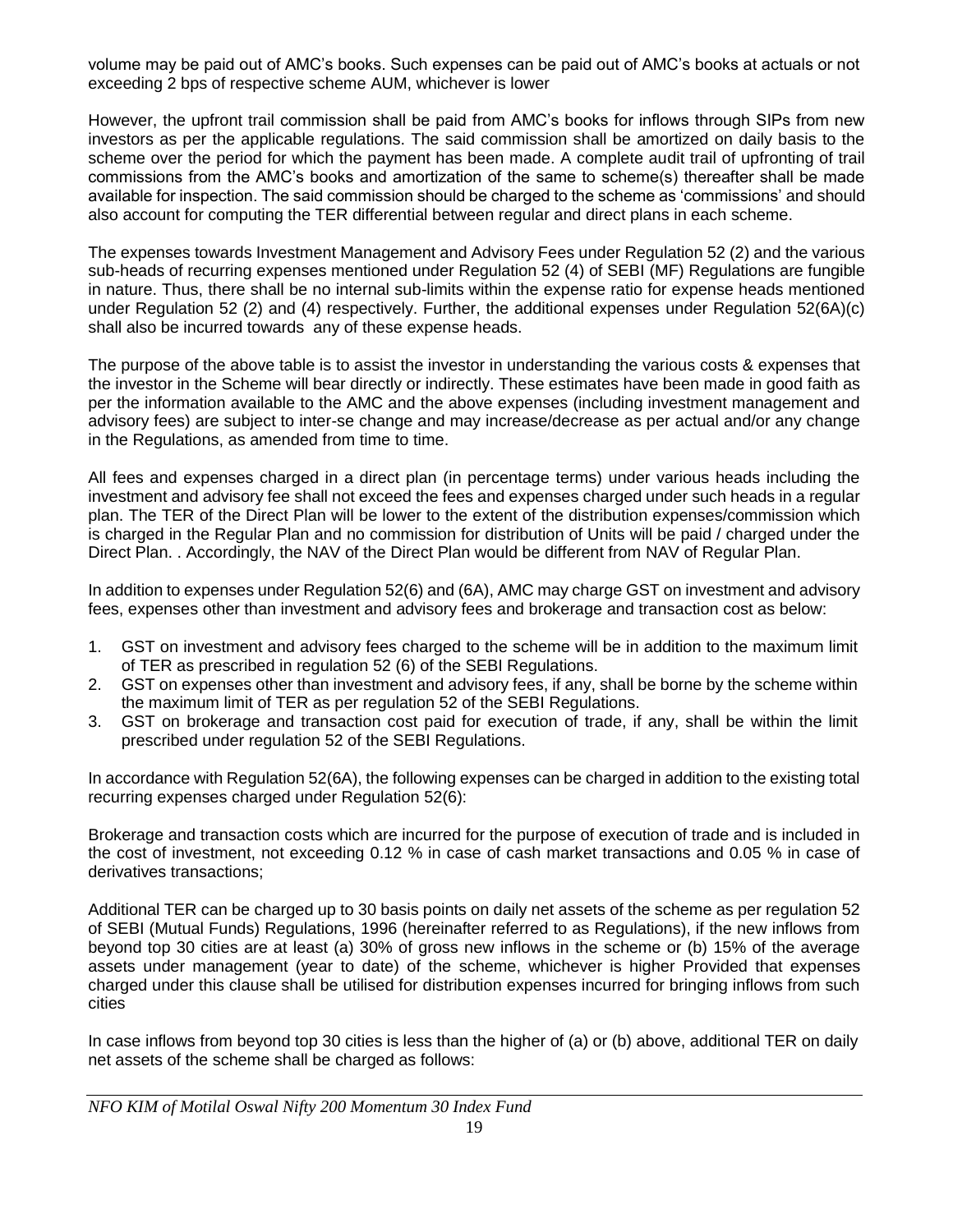#### Daily net assets **X** 30 basis points **X** New inflows from beyond top 30 cities 365\* **X** Higher of (a) or (b) above

\* 366, wherever applicable.

The top 30 cities shall mean top 30 cities based on Association of Mutual Funds in India (AMFI) data on 'AUM by Geography – Consolidated Data for Mutual Fund Industry' as at the end of the previous financial year.

The additional TER on account of inflows from beyond top 30 cities so charged shall be clawed back in case the same is redeemed within a period of 1 year from the date of investment.

Mutual funds/AMCs shall make complete disclosures in the half yearly report of Trustees to SEBI regarding the efforts undertaken by them to increase geographical penetration of mutual funds and the details of opening of new branches, especially at locations beyond top 30 cities.

The Mutual Fund would update the current expense ratios on the website [\(www.motilaloswalmf.com\)](http://www.motilaloswalmf.com/) atleast three working days prior to the effective date of the change. Investors can refer to "Total Expense Ratio" section on <https://www.motilaloswalmf.com/downloads/mutual-fund/totalexpenseratio> for Total Expense Ratio (TER) details.

### **WAIVER OF LOAD FOR DIRECT APPLICATIONS**

Not Applicable

### **TAX TREATMENT FOR THE INVESTORS (UNITHOLDERS)**

Motilal Oswal Mutual Fund is a Mutual Fund registered with SEBI and is governed by the provisions of Section 10(23D) of the Income Tax Act, 1961. Accordingly, any income of a fund set up under a scheme of a SEBI registered mutual fund is exempt from tax. The following information is provided only for general information purposes and is based on the Mutual Fund's understanding of the Tax Laws as of this date of Document. Investors / Unitholders should be aware that the relevant fiscal rules or their explanation may change. There can be no assurance that the tax position or the proposed tax position will remain same. In view of the individual nature of tax benefits, each investor is advised to consult his or her own tax consultant with respect to the specific tax implications arising out of their participation in the Scheme.

| <b>Nature of Income</b>                 | <b>Equity Oriented</b>   |                    |
|-----------------------------------------|--------------------------|--------------------|
|                                         | <b>Resident Investor</b> | <b>Mutual Fund</b> |
| <b>IDCW</b> Income                      | Slab Rate                | Nil                |
| Long Term Capital Gains                 | 10% above Rs.1 Lac*      | Nil                |
| <b>Short Term Capital Gains</b>         | 15%                      | Nil                |
| Tax on IDCW distributed to unit holders | Nil                      | Nil                |

The below Tax Rates shall be applicable w.e.f. April 01, 2021:

\*subject to grandfathering clause

Capital Gains tax rates are excluding Surcharge & education cess.

### **Note:**

Mutual Fund Companies will deduct the TDS on your IDCW Income, if IDCW Income is more than Rs.5,000 in a Financial Year under Section 194K.

For details on taxation, please refer to the clause on Taxation in the Scheme Additional Information (SAI).

# **DAILY NET ASSET VALUE (NAV) PUBLICATION**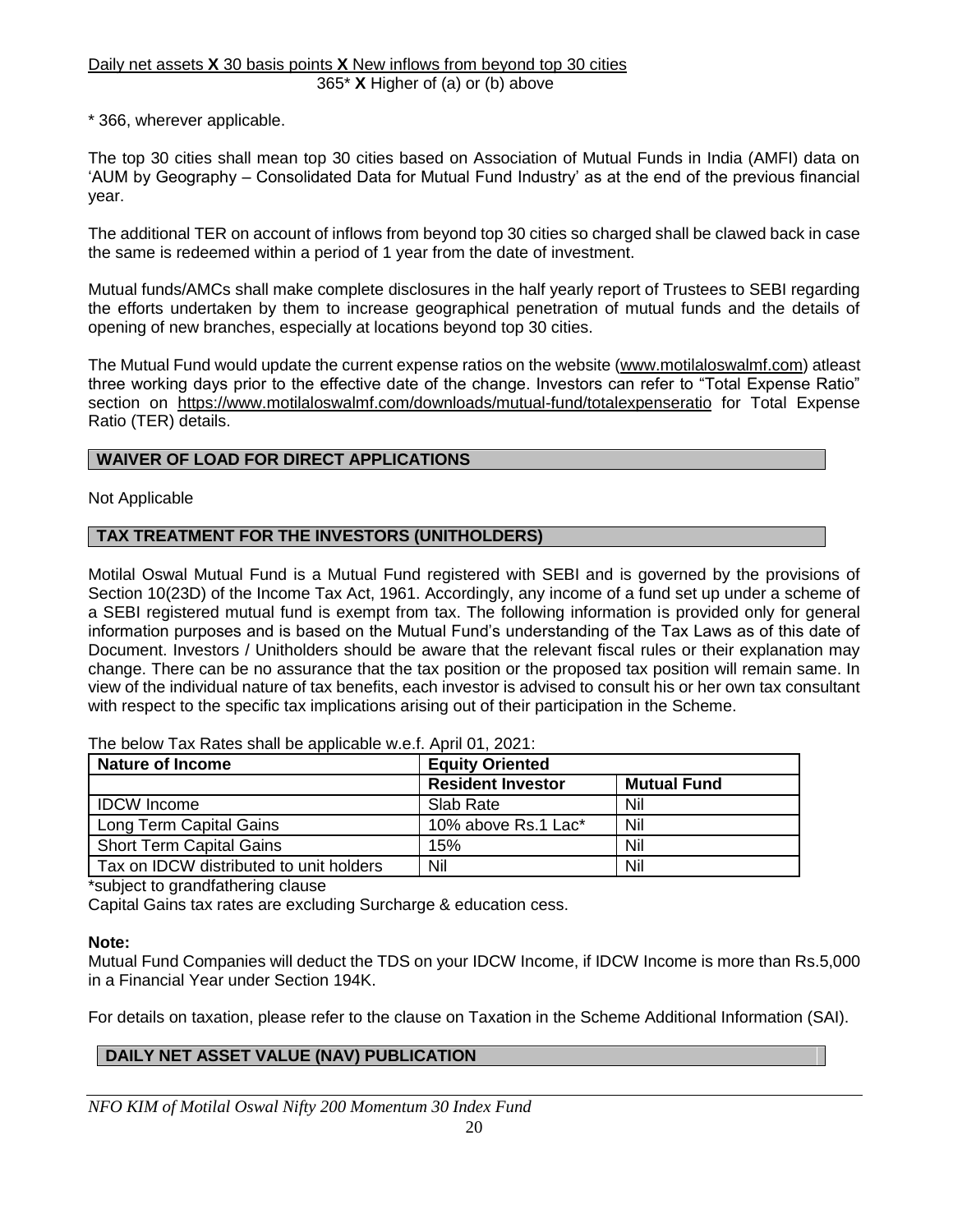Mutual Funds/ AMCs shall prominently disclose the NAVs of all schemes under a separate head on their respective website and on the website of Association of Mutual Funds in India (AMFI). Further, Mutual Funds/ AMCs shall extend facility of sending latest available NAVs to investors through SMS, upon receiving a specific request in this regard.

# **FOR INVESTOR GRIEVANCES PLEASE CONTACT**

| Registrar                                                                     | <b>Motilal Oswal Mutual Fund</b>                            |
|-------------------------------------------------------------------------------|-------------------------------------------------------------|
| <b>KFin Technologies Private Limited</b>                                      | Mr. Jamin Majethia                                          |
| Selenium, Tower B, Plot No- 31 & 32, Financial                                | 10 <sup>th</sup> Floor, Rahimtullah Sayani Road, Opp. Parel |
| District, Nanakramguda, Serilingampally ST Depot, Prabhadevi, Mumbai – 400025 |                                                             |
| Hyderabad Rangareddi TG 500032 IN                                             | Toll free No.: .: +91 8108622222 and +91 22                 |
| Tel: 040 79611000 / 67162222                                                  | 40548002                                                    |
| Toll Free No: 18004254034/35                                                  | Fax No.: 02230896884                                        |
| Email: compliance.corp@kfintech.com                                           | Email.: mfservice@motilaloswal.com                          |
| Website: www.kfintech.com/                                                    |                                                             |

Investor may also approach the Compliance Officer / CEO of the AMC. The details including, inter-alia, name & address of Compliance Officer & CEO, their e-mail addresses and telephone numbers are displayed at each offices of the AMC.

For any grievances with respect to transactions through stock exchange mechanism, Unit Holders must approach either their stock broker or the investor grievance cell of the respective stock exchange or their distributor.

# **UNITHODLERS INFORMATION**

- Units issued by the AMC under the scheme shall be credited to the investor's beneficiary account with a Depository Participant (DP) of CDSL or NSDL. The AMC will credit the units to the beneficiary account of the unitholder within five business days from the date of receipt of credit of the Cash. With a view to create one record for all financial assets of every individual, SEBI vide its Circular no. CIR/MRD/ DP/31/2014 dated November 12, 2014 enabled a single consolidated view of all the investments of an investor in Mutual Funds (MF) and securities held in demat form with the Depositories. In accordance with the above, the following shall be applicable for unitholders having a Demat Account.
- Investors having MF investments and holding securities in Demat account shall receive a Single Consolidated Account Statement from the Depository.
- Consolidation of account statement shall be done on the basis of PAN. In case of multiple holding, it shall be PAN of the first holder and pattern of holding. The CAS shall be generated on a monthly basis.
- If there is any transaction in any of the Demat accounts of the investor or in any of his mutual fund folios depositories shall send the CAS within ten days from the month end. In case there is no transaction in any of the mutual fund folios and demat accounts then CAS with holding details shall be sent to the investor on half yearly basis. The Consolidated Account statement will be in accordance to SEBI circular no. SEBI/HO/IMD/DF2/ CIR/P/2016/89 dated September 20, 2016 and SEBI circular no. SEBI/HO/IMD/DF2/CIR/P/2018/137 dated October 22, 2018.
- Investors are requested/encouraged to register/update their email id and mobile number of the primary holder with the AMC/RTA through our Designated Investor Service Centres (DISCs) in order to facilitate effective communication

# **Annual Account Statement:**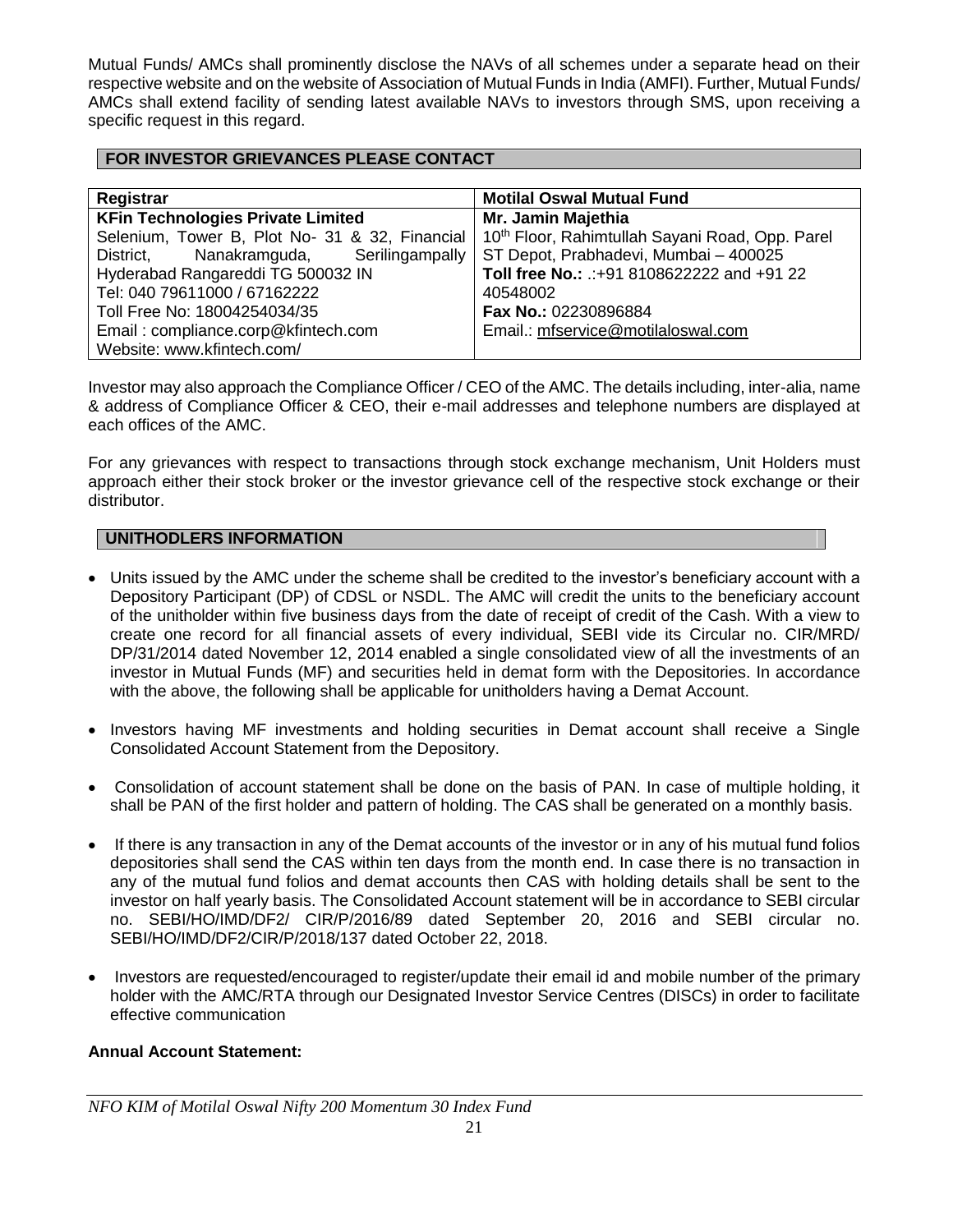The Mutual Fund shall provide the Account Statement to the Unitholders who have not transacted during the last six months prior to the date of generation of account statements. The Account Statement shall reflect the latest closing balance and value of the Units prior to the date of generation of the account statement, The account statements in such cases may be generated and issued along with the Portfolio Statement or Annual Report of the Scheme. Alternately, soft copy of the account statements shall be mailed to the investors' e-mail address, instead of physical statement, if so mandated.

Note: If the investor(s) has/have provided his/their email address in the application form or any subsequent communication in any of the folio belonging to the investor(s), Mutual Fund / Asset Management Company reserves the right to use Electronic Mail (email) as a default mode to send various communication which include account statements for transactions done by the investor(s). The investor shall from time to time intimate the Mutual Fund / its Registrar and Transfer Agents about any changes in the email address.

It may be noted that the primary holder's own email id and mobile no should be provided for speed and ease of communication in a convenient and cost effective manner, and to help prevent fraudulent transactions.

### **Monthly and Half yearly Disclosures: Portfolio / Financial Results:**

The Mutual Fund / AMC shall disclose portfolio (along with ISIN) in a user friendly & downloadable spreadsheet format, as on the last day of the month/half year for the scheme(s) on its website (www.motilaloswalmf.com and www.mostshares.com) and on the website of AMFI (www.amfiindia.com) within 10 days from the close of each month/half year.

In case of investors whose email addresses are registered with MOMF, the AMC shall send via email both the monthly and half yearly statement of scheme portfolio within 10 days from the close of each month/half year respectively.

The AMC shall publish an advertisement every half-year, in the all India edition of at least two daily newspapers, one each in English and Hindi, disclosing the hosting of the half yearly statement of the schemes portfolio on the AMC's website (www.motilaloswalmf.com and www.mostshares.com) and on the website of AMFI (www.amfiindia.com). The AMC shall provide physical copy of the statement of scheme portfolio on specific request received from investors.

### **Half yearly Disclosures: Financial Results**

The Mutual Fund shall within one month from the close of each half year, that is on 31<sup>st</sup> March and on 30<sup>th</sup> September, host a soft copy of its unaudited financial results on its website. The mutual fund shall publish an advertisement disclosing the hosting of such financial results on their website, in atleast one English daily newspaper having nationwide circulation and in a newspaper having wide circulation published in the language of the region where the Head Office of the Mutual Fund is situated.

The Mutual Fund / AMC will host the Annual Report of the Schemes on its website (www. motilaloswalmf.com and [www.mostshares.com\)](http://www.mostshares.com/) and on the website of AMFI (www.amfiindia.com) not later than four months (or such other period as may be specified by SEBI from time to time) from the date of closure of the relevant accounting year (i.e. 31st March each year).

The Mutual Fund / AMC shall mail the scheme annual reports or abridged summary thereof to those investors whose e-mail addresses are registered with MOMF. The full annual report or abridged summary shall be available for inspection at the Head Office of the Mutual Fund and a copy shall be made available to the investors on request at free of cost. Investors who have not registered their e-mail id will have to specifically opt-in to receive a physical copy of the Annual Report or Abridged Summary thereof.

MOMF will publish an advertisement every year in the all India edition of at least two daily newspapers, one each in English and Hindi, disclosing the hosting of scheme wise Annual Report on the AMC website [\(www.motilaloswalmf.com](http://www.motilaloswalmf.com/) and [www.mostshares.com\)](http://www.mostshares.com/) and on the website of AMFI [\(www.amfiindia.com\)](http://www.amfiindia.com/).

### **Monthly & Annual Disclosure of Riskometer:**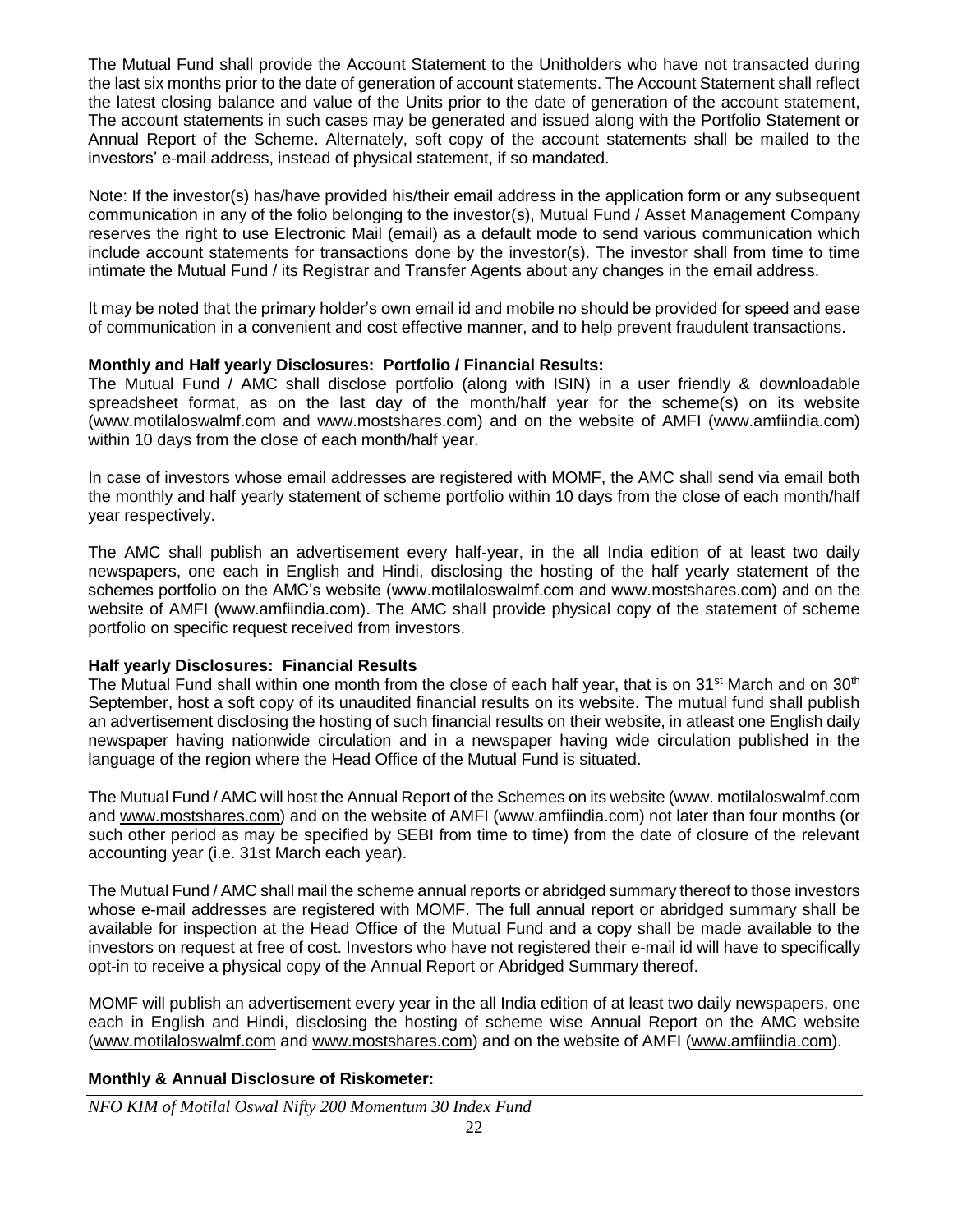The fund shall communicate any change in risk-o-meter by way of Notice cum Addendum and by way of an e-mail or SMS to unitholder. Further Risk-o-meter of scheme shall be evaluated on a monthly basis and Risk-o-meter along with portfolio shall be disclosed on website and on AMFI website within 10 days from the close of each month.

Additionally, MOMF shall disclose the risk level of all schemes as on March 31 of every year, along with number of times the risk level has changed over the year, on its website and AMFI website.

### **Disclosure of Benchmark Risk o meter**

Pursuant to SEBI Circular No SEBI/HO/IMD/IMD-II DOF3/P/CIR/2021/621 dated August 31, 2021, the AMC shall disclose risk-o-meter of the scheme and benchmark in all disclosures including promotional material or that stipulated by SEBI wherever the performance of the scheme vis-à-vis that of the benchmark is disclosed to the investors in which the unit holders are invested as on the date of such disclosure

### **Product Dashboard**

In accordance with SEBI Circular no. SEBI/HO/IMD/DF2/CIR/P/2016/42 dated March 18, 2016, the AMC has designed and developed the dashboard on their website wherein the investor can access information with regard to scheme's AUM, investment objective, expense ratios, portfolio details and past performance of all the schemes.

### **Special Products / facilities available during the NFO/ ONGOING OFFER**

. The Special Products / Facilities available during the NFO are as follows:

- 1. Systematic Transfer Plan
- 2. Systematic Withdrawal Plan
- 3. Switching Option
- 4. NAV Appreciation Facility
- 5. Motilal Oswal Cash Flow Plan
- 6. Online Facility
- 7. Mobile Facility
- 8. Application through MF utility platform
- 9. Transaction through Stock Exchange
- 10. Transaction through electronic mode
- 11. Through MFSS and/or NMF II facility of NSE and BSE StAR MF facility of BSE
- 12. Through mobile application of Karvy i.e. 'KFinKart'
- 13. ASBA
- 14. Indian Commodity Exchange Ltd (ICEX)
- 15. Please refer to the SAI for more details.

Apart from above, the Scheme does not offer any special products.

### **MOTILAL OSWAL MUTUAL FUND**

# **a) Official Point of Acceptance of Transactions (OPAT)**

| Hyderabad | 4th Floor, Door No- 6-3-670, RKJSM Squares, Above Reliance Digital, Punjagutta,              |  |
|-----------|----------------------------------------------------------------------------------------------|--|
|           | Hyderabad, 500082                                                                            |  |
| Mumbai    | 10th Floor, Motilal Oswal Tower, Rahimtullah Sayani Road, Opp. Parel ST Depot,               |  |
|           | Prabhadevi, Mumbai - 400025                                                                  |  |
|           | Mumbai - Fort 2nd Floor, Queens mansion, Behind Khadi Bhandar, A K Nayak Marg, Fort, Mumbai- |  |
|           | 1400001                                                                                      |  |
| Pune      | Office No. 401B, 4th Floor, Swojas House, Lane No. 14, Prabhat Road, Income Tax Office       |  |
|           | Iane, Erandawane, Shivaji Nagar, Pune - 411004.                                              |  |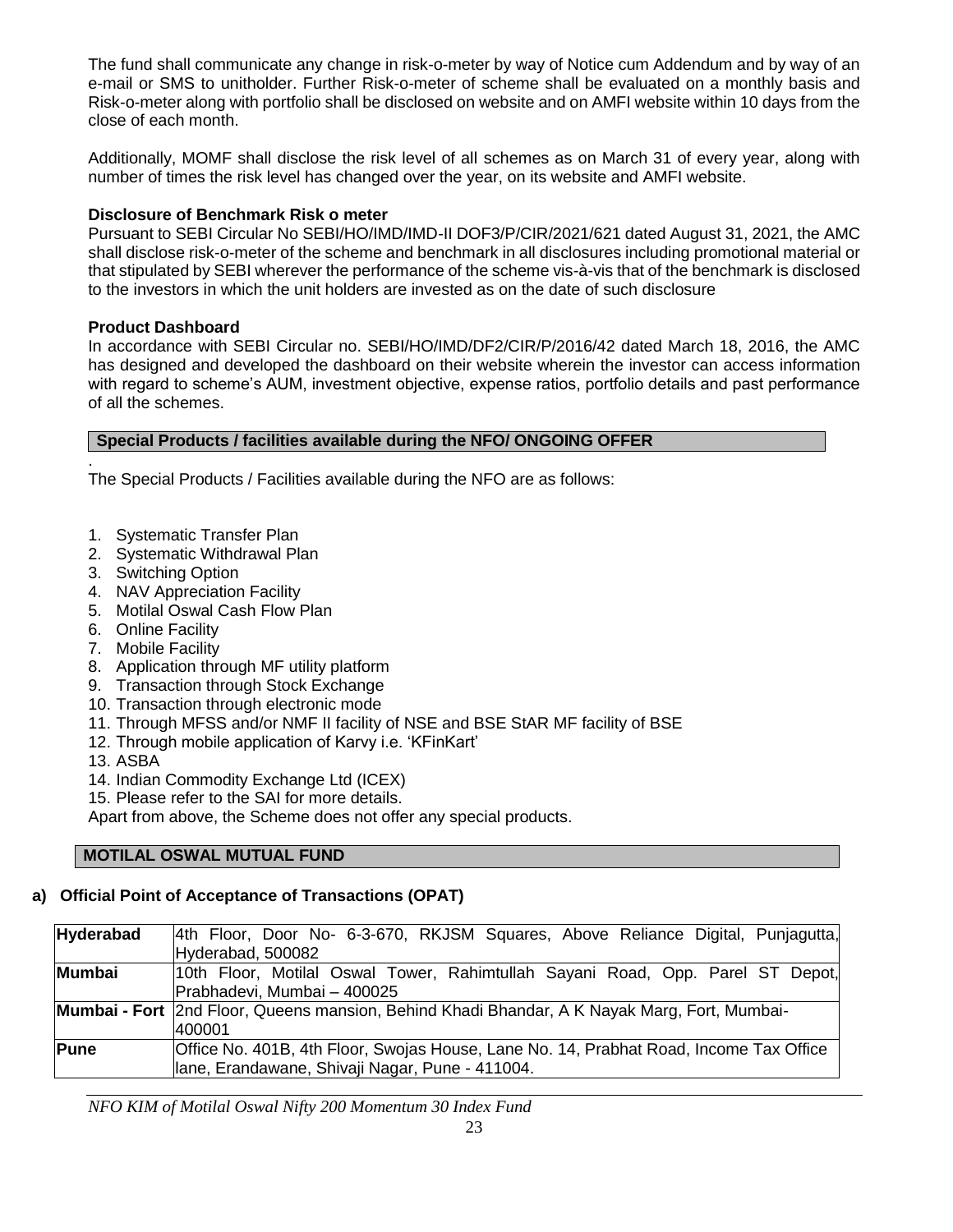| Ahmedabad      | 306, Third Eye Two Building, Opp Parimal Garden, Panchwati Cross Roads, Ahmedabad -                    |
|----------------|--------------------------------------------------------------------------------------------------------|
|                | 380 006.                                                                                               |
| Delhi          | 801-815, 8th Floor, Tolstoy House, Tolstoy Road, Connaught Place, New Delhi - 110 001.                 |
| <b>Chennai</b> | No.121/46, Dr Radhakrishnan Salai, Third Floor, Opposite To Citi Centre, Mylapore, Chennai<br>- 600004 |
| Bangalore      | 2/1, Ground Floor, Embassy Icon Annexe, Infantry Road, Bangalore - 560001                              |
| Kolkata        | 3rd Floor, Constantia Building, 11, Dr. U. N. Brahmachari Street, Kolkata - 700 017                    |
| Surat          | Office No. 2006, Mezzanine Floor, 21st Century Business Center, Near Udhna Char Rasta,                 |
|                | Ring Road, Surat-395002                                                                                |

# **b) Investor Service Center (ISC):**

| Jaipur            | 403-404, City Mall Bhagwan Das Road, C-Scheme, Jaipur-302001.                                                         |
|-------------------|-----------------------------------------------------------------------------------------------------------------------|
| <b>Lucknow</b>    | 710, 7th Floor, Ratan Square, 20-A, Vidhan Sabha Marg, Lucknow, Uttar Pradesh -<br>226001                             |
| Chandigarh        | SCO 86, First Floor, Sector 38 C, Chandigarh. 160014                                                                  |
| Cochin            | 1st Floor, Areekkal Mansion, Pannampilly Nagar Main Road, Opposite to Malayala<br>Manorama, Kochi, Kerala : 682036    |
| <b>Coimbatore</b> | Krishna Arcade, Old No. 171, New No. 60, Subramaniam Road, R.S. Puram, Coimbatore-<br>1641002                         |
| Indore            | 202, Satguru Elit, Above PNG Jewellers, Opposite High Court Gate No. 1, M.G Road,<br>lIndore - 452 001                |
| <b>Nagpur</b>     | 1 Floor, Kapish Centre, Opp Gajanad Maharaj Mandir, Zenda Chowk, Dharampeth,<br>Nagpur-440010                         |
| <b>Baroda</b>     | 301 3rd floor, Atlantis K-10B, Opp Honest Restaurant, Sarabhai Main Road, Baroda-<br>390007                           |
| <b>Raipur</b>     | Piyank Tower, Rajatalab Road, Ward No. 40, Raipur- 492001. Chhattisgarh                                               |
| <b>Nashik</b>     | 2nd floor, Space Cosmos, Ashok Stambh, Nasik-422001                                                                   |
| Goa               | Shop No. 2, M/s Advani Enterprises, Cabin No CU-07, NeelKamal Arcade, Dr. A B Road,<br>Goa - 403001                   |
| Ranchi            | 'STAR HEIGHT', Shop No. 1B, 1st Floor, Opposite. K C Roy Memorial Hospital, Circular<br>Road, Lalpur, Ranchi - 834001 |
| Jamshedpur        | 1st Floor, RR Square, Main Road, Bistupur, Jamshedpur. 831001                                                         |

# **KFIN TECHNOLOGIES PRIVATE LIMITED (Official Collection Centres)**

# **Registrar**

KFin Technologies Private Limited Address : Selenium, Tower B, Plot No- 31 & 32, Financial District, Nanakramguda, Serilingampally Hyderabad Rangareddi TG 500032 IN Tel: 040 79611000 / 67162222 Toll Free No: 18004254034/35 Email : [compliance.corp@kfintech.com](mailto:compliance.corp@kfintech.com) Website: [www.kfintech.com/](https://protect-eu.mimecast.com/s/txUcCX5lnfnp2XofVNZ1i?domain=kfintech.com/)

| <b>Branch Name</b> | <b>Address</b>                                                                   |
|--------------------|----------------------------------------------------------------------------------|
| Bangalore          | KFin Technologies Pvt. Ltd, No 35, Puttanna Road, Basavanagudi, Bangalore 560004 |
| Belgaum            | KFin Technologies Pvt. Ltd, Premises No.101, CTS NO.1893, Shree Guru Darshani    |
|                    | Tower, Anandwadi, Hindwadi, Belgaum 590011                                       |
|                    | KFin Technologies Pvt. Ltd, Shree Gayathri Towers #4,1st Floor                   |
| Bellary            | K.H.B.Colony, Gopalaswamy Mudaliar Road, Gandhi Nagar-Bellary 583103             |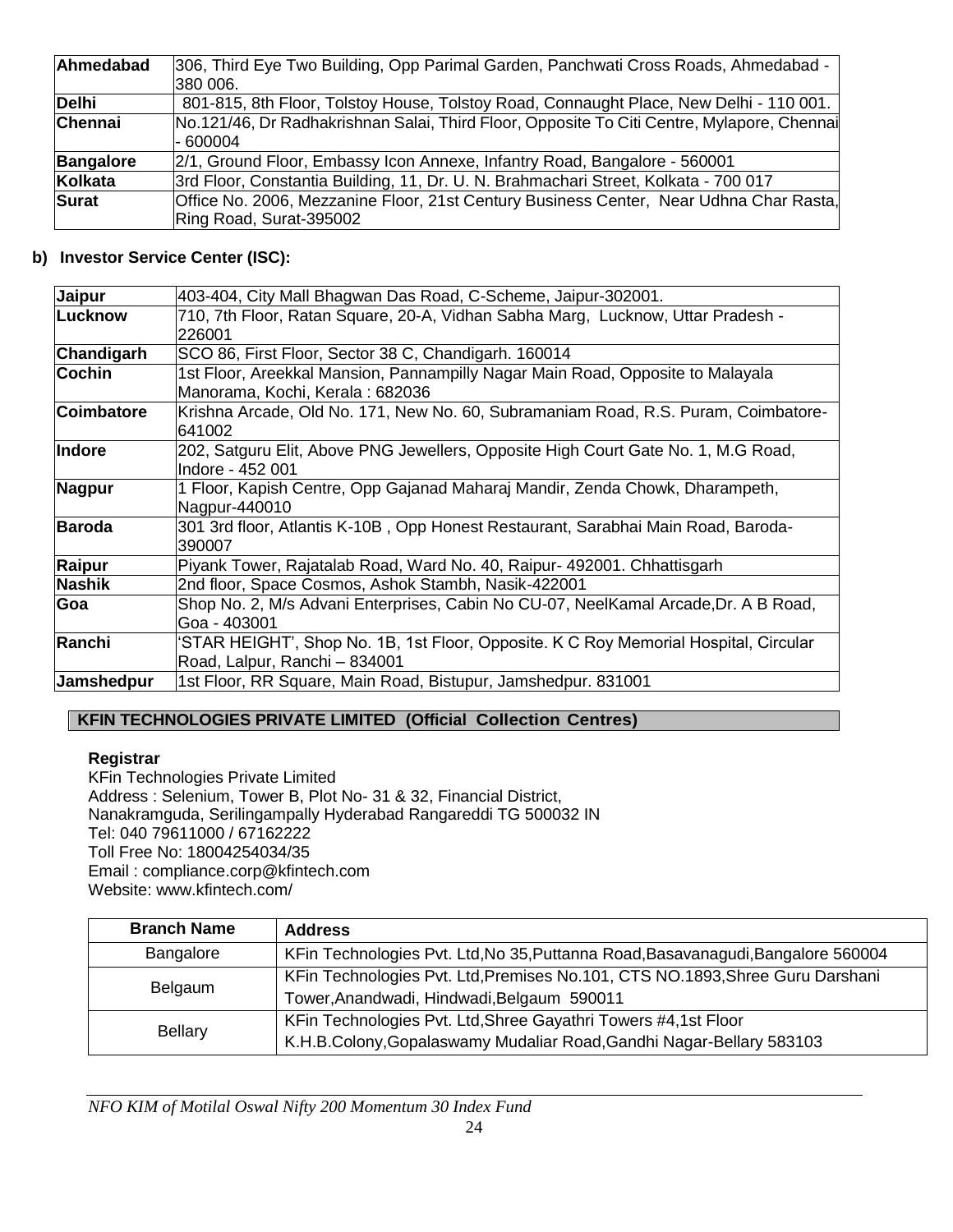| Davangere      | KFin Technologies Pvt. Ltd, D.No 162/6, 1st Floor, 3rd Main, P J Extension, Davangere<br>taluk, Davangere Manda, Davangere 577002 |
|----------------|-----------------------------------------------------------------------------------------------------------------------------------|
|                | KFin Technologies Pvt. Ltd, H NO 2-231, KRISHNA COMPLEX, 2nd Floor, Opp.                                                          |
| Gulbarga       | Municipal corporation Office, Jagat, Station Main Road, Kalaburagi, Gulbarga 585105                                               |
|                | KFin Technologies Pvt. Ltd, SAS NO: 490, HEMADRI ARCADE, 2ND MAIN                                                                 |
| Hassan         | ROAD, SALGAME ROAD NEAR BRAHMINS BOYS HOSTEL, Hassan 573201                                                                       |
|                | KFin Technologies Pvt. Ltd, R R MAHALAXMI MANSION, ABOVE INDUSIND BANK,                                                           |
| Hubli          | 2ND FLOOR, DESAI CROSS, PINTO ROAD, Hubballi 580029                                                                               |
| Mangalore      | KFin Technologies Pvt. Ltd, Mahendra Arcade Opp Court Road, Karangal Padi,-                                                       |
|                | Mangalore 575003                                                                                                                  |
| Margao         | KFin Technologies Pvt. Ltd, 2Nd Floor, Dalal Commercial Complex, Pajifond, Margao<br>403601                                       |
|                | KFin Technologies Pvt. Ltd, NO 2924, 2ND FLOOR, 1ST MAIN, 5TH CROSS,                                                              |
| <b>Mysore</b>  | SARASWATHI PURAM, MYSORE 570009                                                                                                   |
|                | KFin Technologies Pvt. Ltd, H. No: T-9, T-10, Affran plaza, 3rd Floor, Near Don Bosco                                             |
| Panjim         | High School, Panjim 403001                                                                                                        |
| Shimoga        | Kfin technologies pvt. Ltd, jayarama nilaya, 2nd corss, mission compound, Shimoga                                                 |
|                | 577201                                                                                                                            |
| Ahmedabad      | KFin Technologies Pvt. Ltd, Office No. 401, on 4th Floor, ABC-I, Off. C.G. Road,-                                                 |
|                | Ahmedabad 380009                                                                                                                  |
| Anand          | KFin Technologies Pvt. Ltd, B-42 Vaibhav Commercial Center, Nr Tvs Down Town                                                      |
|                | Shrow Room, Grid Char Rasta, Anand 380001                                                                                         |
| Baroda         | KFin Technologies Pvt. Ltd, 203 Corner point, Jetalpur Road, Baroda Gujarat, Baroda<br>390007                                     |
| <b>Bharuch</b> | KFin Technologies Pvt. Ltd, 123 Nexus business Hub, Near Gangotri Hotel, B/s                                                      |
|                | Rajeshwari Petroleum, Makampur Road, Bharuch 392001                                                                               |
| Bhavnagar      | KFin Technologies Pvt. Ltd, 303 STERLING POINT, WAGHAWADI ROAD, -, Bhavnagar<br>364001                                            |
| Gandhidham     | KFin Technologies Pvt. Ltd, Shop # 12 Shree Ambica Arcade Plot # 300, Ward 12. Opp.                                               |
|                | CG High School , Near HDFC Bank, Gandhidham 370201                                                                                |
| Gandhinagar    | KFin Technologies Pvt. Ltd, 123 First Floor, Megh Malhar Complex, Opp. Vijay Petrol                                               |
|                | Pump Sector - 11, Gandhinagar 382011                                                                                              |
| Jamnagar       | KFin Technologies Pvt. Ltd, 131 Madhav Plazza, , Opp Sbi Bank, Nr Lal                                                             |
|                | Bunglow, Jamnagar 361008                                                                                                          |
| Junagadh       | KFin Technologies Pvt. Ltd, 124-125 Punit Shopping Center, M.G Road, Ranavav                                                      |
|                | Chowk, Junagadh 362001                                                                                                            |
| Mehsana        | KFin Technologies Pvt. Ltd, FF-21 Someshwar Shopping Mall, Modhera Char Rasta,-<br>Mehsana 384002                                 |
|                | KFin Technologies Pvt. Ltd, 311-3rd Floor City Center, Near Paras Circle,-, Nadiad                                                |
| Nadiad         | 387001                                                                                                                            |
| Navsari        | KFin Technologies Pvt. Ltd, 103 1ST FLOORE LANDMARK MALL, NEAR SAYAJI                                                             |
|                | LIBRARY, Navsari Gujarat, Navsari 396445                                                                                          |
| Rajkot         | KFin Technologies Pvt. Ltd, 302 Metro Plaza, Near Moti Tanki Chowk, Rajkot Gujarat                                                |
|                | 360001                                                                                                                            |
| Surat          | KFin Technologies Pvt. Ltd, Office no: -516 5th Floor Empire State building, Near                                                 |
|                | Udhna Darwaja, Ring Road, Surat 395002                                                                                            |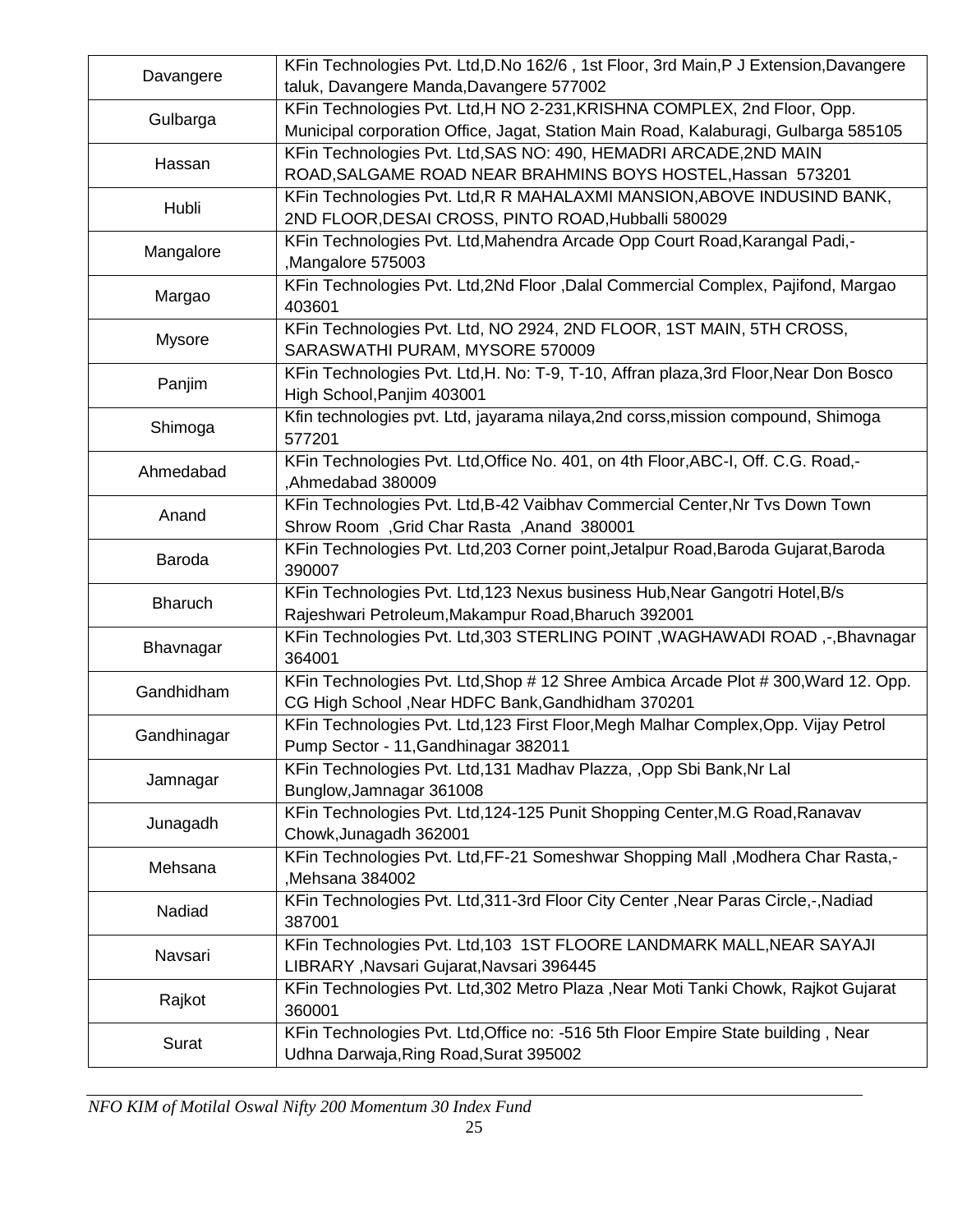| Valsad      | KFin Technologies Pvt. Ltd, 406 Dreamland Arcade, Opp Jade Blue, Tithal Road, Valsad<br>396001                                            |
|-------------|-------------------------------------------------------------------------------------------------------------------------------------------|
| Vapi        | KFin Technologies Pvt. Ltd, A-8 FIRST FLOOR SOLITAIRE BUSINESS CENTRE, OPP<br>DCB BANK GIDC CHAR RASTA, SILVASSA ROAD, Vapi 396191        |
| Chennai     | KFin Technologies Pvt. Ltd, F-11 Akshaya Plaza 1St Floor, 108 Adhithanar<br>Salai, Egmore Opp To Chief Metropolitan Court, Chennai 600002 |
| T Nagar     | KFin Technologies Pvt. Ltd, No 23   Cathedral Garden Road, Cathedral Garden<br>Road, Nungambakkam, Chennai, 600 034                       |
| Calicut     | KFin Technologies Pvt. Ltd, Second Floor, Manimuriyil Centre, Bank Road,, Kasaba<br>Village, Calicut 673001                               |
| Cochin      | KFin Technologies Pvt. Ltd, Ali Arcade 1St FloorKizhavana<br>Road, Panampilly Nagar, Near Atlantis Junction, Ernakualm 682036             |
| Kannur      | KFin Technologies Pvt. Ltd, 2ND FLOOR, GLOBAL VILLAGE, BANK ROAD, Kannur<br>670001                                                        |
| Kollam      | KFin Technologies Pvt. Ltd, GROUND FLOORA NARAYANAN SHOPPING<br>COMPLEX, KAUSTHUBHSREE BLOCK, Kadapakada, Kollam 691008                   |
| Kottayam    | KFin Technologies Pvt. Ltd, 1St Floor Csiascension Square, Railway Station<br>Road, Collectorate P O, Kottayam 686002                     |
| Palghat     | KFin Technologies Pvt. Ltd, No: 20 & 21, Metro Complex H.P.O.Road<br>Palakkad, H.P.O.Road, Palakkad 678001                                |
| Tiruvalla   | KFin Technologies Pvt. Ltd, 2Nd FloorErinjery Complex, Ramanchira, Opp Axis<br>Bank, Thiruvalla 689107                                    |
| Trichur     | KFin Technologies Pvt. Ltd,4TH FLOOR, CROWN TOWER,SHAKTHAN NAGAR,OPP.<br>HEAD POST OFFICE, Thrissur 680001                                |
| Trivandrum  | KFin Technologies Pvt. Ltd, MARVEL TOWER, 1ST FLOOR, URA-42<br>STATUE, (UPPALAM ROAD RESIDENCE ASSOCIATION), Trivandrum 695010            |
| Coimbatore  | KFin Technologies Pvt. Ltd, 3rd Floor Jaya Enclave, 1057 Avinashi Road, -, Coimbatore<br>641018                                           |
| Erode       | KFin Technologies Pvt. Ltd, Address No 38/1 Ground Floor, Sathy Road, (VCTV Main<br>Road), Sorna Krishna Complex, Erode 638003            |
| Karur       | KFin Technologies Pvt. Ltd, No 88/11, BB plaza, NRMP street, K S Mess Back side, Karur<br>639002                                          |
| Madurai     | KFin Technologies Pvt. Ltd, No. G-16/17, AR Plaza, 1st floor, North Veli Street, Madurai<br>625001                                        |
| Nagerkoil   | KFin Technologies Pvt. Ltd, HNO 45, 1st Floor, East Car Street, Nagercoil 629001                                                          |
| Pondicherry | KFin Technologies Pvt. Ltd, No 122(10b), Muthumariamman koil street, -, Pondicherry<br>605001                                             |
| Salem       | KFin Technologies Pvt. Ltd, No.6 NS Complex, Omalur main road, Salem 636009                                                               |
| Tirunelveli | KFin Technologies Pvt. Ltd, 55/18 Jeney Building, S N Road, Near Aravind Eye<br>Hospital, Tirunelveli 627001                              |
| Trichy      | KFin Technologies Pvt. Ltd, No 23C/1 E V R road, Near Vekkaliamman Kalyana<br>Mandapam, Putthur, -, Trichy 620017                         |
| Tuticorin   | KFin Technologies Pvt. Ltd, 4 - B A34 - A37, Mangalmal Mani Nagar, Opp. Rajaji Park<br>Palayamkottai Road, Tuticorin 628003               |
| Vellore     | KFin Technologies Pvt. Ltd, No 2/19, 1st floor, Vellore city centre, Anna salai, Vellore<br>632001                                        |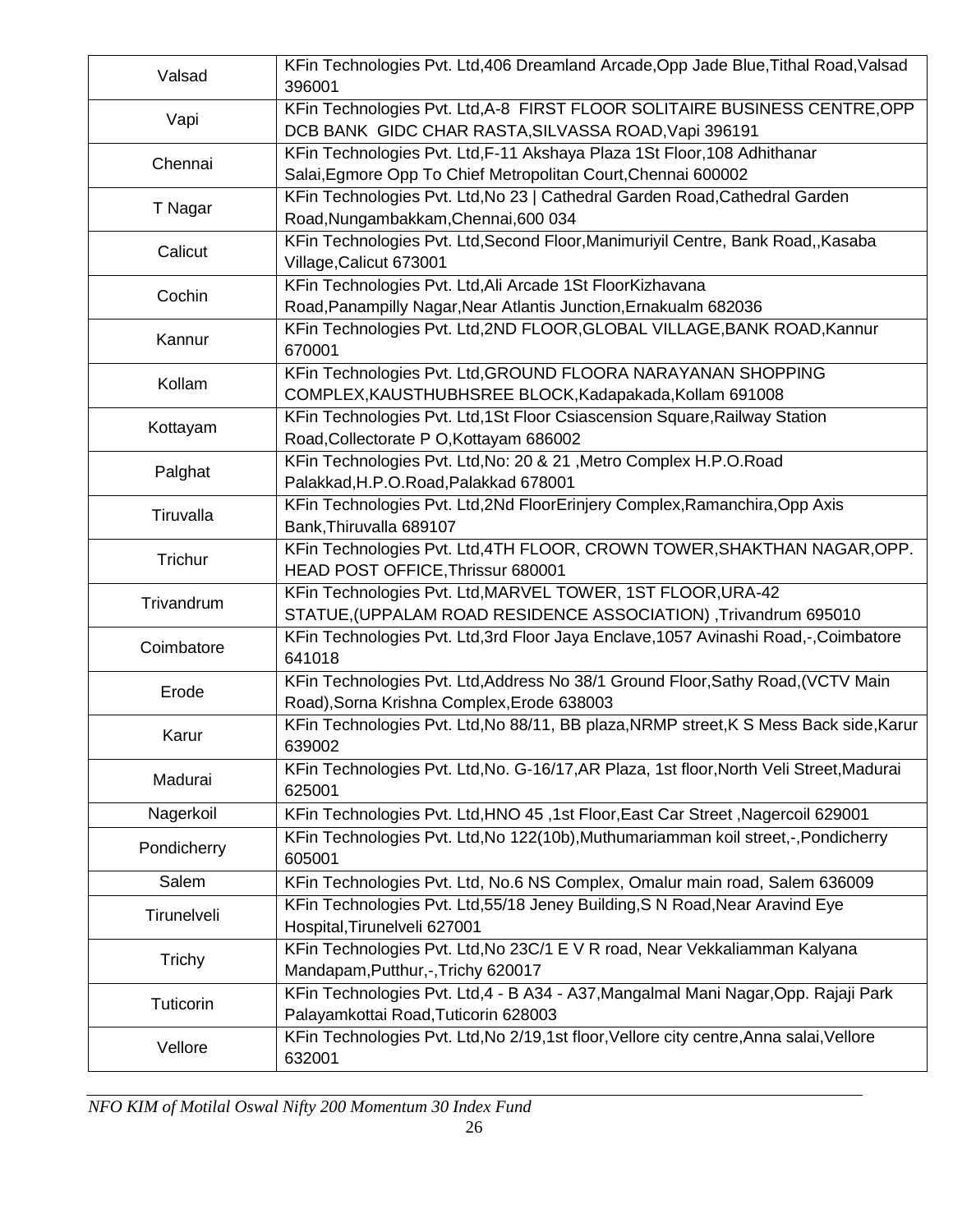| Agartala              | KFin Technologies Pvt. Ltd, OLS RMS CHOWMUHANI, MANTRI BARI ROAD1ST<br>FLOOR NEAR TRAFFIC POINT, TRIPURA WEST, Agartala 799001                                                  |
|-----------------------|---------------------------------------------------------------------------------------------------------------------------------------------------------------------------------|
| Guwahati              | Kfin Technologies Private Limited, Ganapati Enclave, 4th Floor, Opposite Bora service,<br>Ullubari, Guwahati, Assam 781007                                                      |
| Shillong              | KFin Technologies Pvt. Ltd, Annex Mani Bhawan, Lower Thana Road, Near R K M Lp<br>School , Shillong 793001                                                                      |
| Silchar               | KFin Technologies Pvt. Ltd, N.N. Dutta Road, Chowchakra Complex, Premtala, Silchar<br>788001                                                                                    |
| Ananthapur            | KFin Technologies Pvt. Ltd, Plot No: 12-313, Balaji Towers, Suryanagar, Ananthapur<br>Village, Anantapur 515001                                                                 |
| Guntur                | KFin Technologies Pvt. Ltd, 2nd Shatter, 1st Floor, Hno. 6-14-48, 14/2 Lane,, Arundal<br>Pet, Guntur 522002                                                                     |
| Hyderabad             | KFin Technologies Pvt. Ltd, No: 303, Vamsee Estates, Opp:<br>Bigbazaar, Ameerpet, Hyderabad 500016                                                                              |
| Karimnagar            | KFin Technologies Pvt. Ltd, 2nd ShutterHNo. 7-2-607 Sri Matha, Complex<br>Mankammathota,-,Karimnagar 505001                                                                     |
| Kurnool               | KFin Technologies Pvt. Ltd, Shop No: 47, 2nd Floor, S komda Shoping mall, Kurnool<br>518001                                                                                     |
| Nanded                | KFin Technologies Pvt. Ltd, Shop No.4, Santakripa Market G G Road, Opp. Bank Of<br>India, Nanded 431601                                                                         |
| Rajahmundry           | Kfin Technologies Pvt. Ltd, No. 46-23-10/A, Tirumala Arcade, 2nd floor, Ganuga<br>Veedhi, Danavaipeta, Rajahmundry, East Godavari Dist, AP - 533103,                            |
| Solapur               | KFin Technologies Pvt. Ltd, Block No 06, Vaman Nagar Opp D-Mart, Jule<br>Solapur, Solapur 413004                                                                                |
| Srikakulam            | KFin Technologies Pvt. Ltd, D No 4-4-97 First Floor Behind Sri Vijayaganapathi<br>Temple, Pedda relli veedhi, Palakonda Road, Srikakulam 532001                                 |
| Tirupathi             | KFin Technologies Pvt. Ltd, H.No:10-13-425, 1st Floor Tilak Road, Opp: Sridevi<br>Complex, Tirupathi 517501                                                                     |
| Vijayawada            | KFin Technologies Pvt. Ltd, HNo26-23, 1st Floor, Sundarammastreet, GandhiNagar,<br>Krishna, Vijayawada 520010                                                                   |
| Visakhapatnam         | KFin Technologies Pvt. Ltd, DNO: 48-10-40, GROUND FLOOR, SURYA RATNA<br>ARCADE, SRINAGAR, OPP ROADTO LALITHA JEWELLER SHOWROOM, BESIDE<br>TAJ HOTEL LADGE, Visakhapatnam 530016 |
| Warangal              | KFin Technologies Pvt. Ltd, Shop No22, Ground Floor Warangal City Center, 15-1-<br>237, Mulugu Road Junction, Warangal 506002                                                   |
| Khammam               | KFin Technologies Pvt. Ltd, 11-4-3/3 Shop No. S-9, 1st floor, Srivenkata Sairam<br>Arcade, Old CPI Office Near PriyaDarshini CollegeNehru Nagar, KHAMMAM 507002                 |
| Hyderabad(Gachibowli) | KFintech Pvt.Ltd, Selenium Plot No: 31 & 32, Tower B Survey No.115/22 115/24<br>115/25, Financial District Gachibowli Nanakramguda Serilimgampally<br>Mandal, Hyderabad, 500032 |
| Akola                 | KFin Technologies Pvt. Ltd, Yamuna Tarang Complex Shop No 30, Ground Floor N.H.<br>No- 06 Murtizapur Road, Opp Radhakrishna Talkies, Akola 444004                               |
| Amaravathi            | KFin Technologies Pvt. Ltd, Shop No. 21 2nd Floor, Gulshan Tower, Near Panchsheel<br>Talkies Jaistambh Square, Amaravathi 444601                                                |
| Aurangabad            | KFin Technologies Pvt. Ltd, Shop no B 38, Motiwala Trade Center, Nirala<br>Bazar, Aurangabad 431001                                                                             |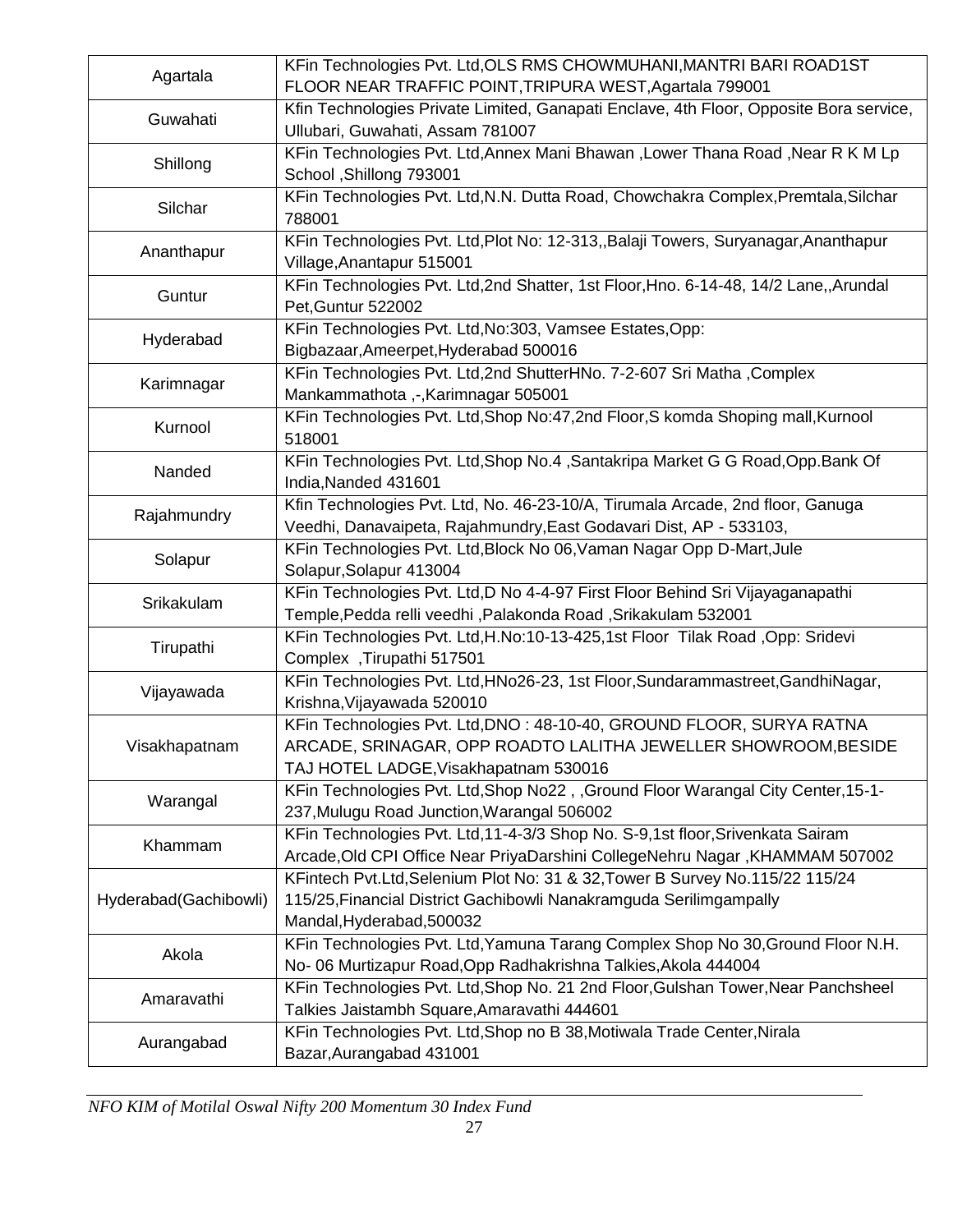| <b>Bhopal</b>   | KFin Technologies Pvt. Ltd, Gurukripa Plaza, Plot No. 48A, Opposite City Hospital,<br>zone-2, M P nagar, Bhopal 462011                                              |
|-----------------|---------------------------------------------------------------------------------------------------------------------------------------------------------------------|
| <b>Dhule</b>    | KFin Technologies Pvt. Ltd, Ground Floor Ideal Laundry Lane No 4, Khol Galli Near<br>Muthoot Finance, Opp Bhavasar General Store, Dhule 424001                      |
| Indore          | KFin Technologies Pvt. Ltd, 101, Diamond Trade centre,-, Indore 452001                                                                                              |
| Jabalpur        | KFin Technologies Pvt. Ltd, 2nd Floor, 290/1 (615-New), Near Bhavartal Garden,<br>Jabalpur - 482001                                                                 |
| Jalgaon         | KFin Technologies Pvt. Ltd, 3rd floor, 22 Yashodhah, Ring Road, Jalgaon 425001                                                                                      |
| Nagpur          | KFin Technologies Pvt. Ltd, Plot No. 2, Block No. B / 1 & 2, Shree Apratment, Khare<br>Town, Mata Mandir Road, Dharampeth, Nagpur 440010                            |
| <b>Nasik</b>    | KFin Technologies Pvt. Ltd, S-9 Second Floor, Suyojit Sankul, Sharanpur Road, Nasik<br>422002                                                                       |
| Sagar           | KFin Technologies Pvt. Ltd, II floor Above shiva kanch mandir., 5 civil lines, Sagar, Sagar<br>470002                                                               |
| Ujjain          | KFin Technologies Pvt. Ltd, Heritage Shop No. 227,87 Vishvavidhyalaya Marg, Station<br>Road, Near ICICI bank Above Vishal Megha Mart, Ujjain 456001                 |
| Asansol         | KFin Technologies Pvt. Ltd,112/N G. T. ROAD BHANGA PACHIL, G.T Road Asansol<br>Pin: 713 303; , Paschim Bardhaman West Bengal, Asansol 713303                        |
| <b>Balasore</b> | KFin Technologies Pvt. Ltd, 1-B. 1st Floor, Kalinga Hotel Lane, Baleshwar, Baleshwar<br>Sadar, Balasore 756001                                                      |
| <b>Bankura</b>  | KFin Technologies Pvt. Ltd, Plot nos- 80/1/ANATUNCHATI MAHALLA 3rd floor, Ward<br>no-24 Opposite P.C Chandra, Bankura town, Bankura 722101                          |
| Berhampur (Or)  | KFin Technologies Pvt. Ltd, Opp Divya Nandan Kalyan Mandap, 3rd Lane Dharam<br>Nagar, Near Lohiya Motor, Berhampur (Or) 760001                                      |
| <b>Bhilai</b>   | KFin Technologies Pvt. Ltd, Office No.2, 1st Floor, Plot No. 9/6, Nehru Nagar [East], Bhilai<br>490020                                                              |
| Bhubaneswar     | KFin Technologies Pvt. Ltd, A/181 Back Side Of Shivam Honda Show Room, Saheed<br>Nagar,-, Bhubaneswar 751007                                                        |
| Bilaspur        | KFin Technologies Pvt. Ltd, Shop. No. 306, 3rd Floor, ANANDAM PLAZA, Vyapar Vihar<br>Main Road, Bilaspur 495001                                                     |
| <b>Bokaro</b>   | KFin Technologies Pvt. Ltd, CITY CENTRE, PLOT NO. HE-07, SECTOR-IV, BOKARO<br>STEEL CITY, Bokaro 827004                                                             |
| <b>Burdwan</b>  | KFin Technologies Pvt. Ltd, Anima Bhavan 1st Floor Holding No.-42, Sreepally G. T.<br>Road, West Bengal, Burdwan 713103                                             |
| Chinsura        | KFin Technologies Pvt. Ltd, No: 96, PO: CHINSURAH, DOCTORS LANE, Chinsurah<br>712101                                                                                |
| Cuttack         | KFin Technologies Pvt. Ltd, SHOP NO-45, 2ND FLOOR, NETAJI SUBAS BOSE<br>ARCADE,, (BIG BAZAR BUILDING) ADJUSENT TO RELIANCE TRENDS,, DARGHA<br>BAZAR, Cuttack 753001 |
| Dhanbad         | KFin Technologies Pvt. Ltd, 208 New Market 2Nd Floor, Bank More,-, Dhanbad 826001                                                                                   |
| Durgapur        | KFin Technologies Pvt. Ltd, MWAV-16 BENGAL AMBUJA, 2ND FLOOR CITY<br>CENTRE, Distt. BURDWAN Durgapur-16, Durgapur 713216                                            |
| Gaya            | KFin Technologies Pvt. Ltd, Property No. 711045129, Ground FloorHotel<br>Skylark, Swaraipuri Road, -, Gaya 823001                                                   |
| Jalpaiguri      | KFin Technologies Pvt. Ltd, D B C Road Opp Nirala Hotel, Opp Nirala Hotel, Opp Nirala<br>Hotel, Jalpaiguri 735101                                                   |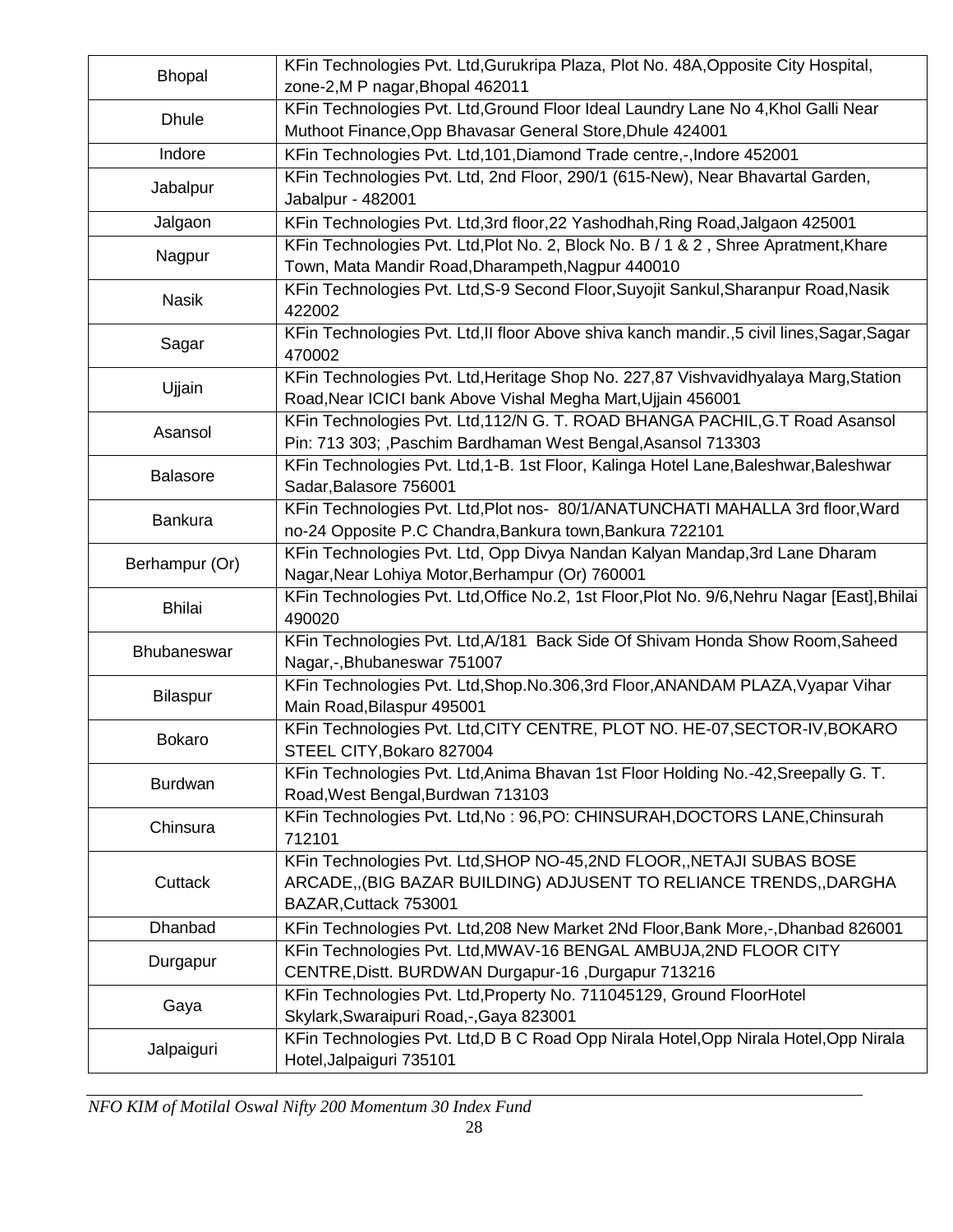| Jamshedpur      | KFin Technologies Pvt. Ltd, Madhukunj, 3rd Floor, Q Road, Sakchi, Bistupur, East<br>Singhbhum, Jamshedpur 831001                                                    |
|-----------------|---------------------------------------------------------------------------------------------------------------------------------------------------------------------|
| Kharagpur       | KFin Technologies Pvt. Ltd, Holding No 254/220, SBI BUILDING, Malancha Road, Ward<br>No.16, PO: Kharagpur, PS: Kharagpur, Dist: Paschim Medinipur, Kharagpur 721304 |
| Kolkata         | KFin Technologies Pvt. Ltd, Apeejay House (Beside Park Hotel), C Block3rd Floor, 15<br>Park Street, Kolkata 700016                                                  |
| Malda           | KFin Technologies Pvt. Ltd, RAM KRISHNA PALLY; GROUND FLOOR, ENGLISH<br>BAZAR,-, Malda 732101                                                                       |
| Patna           | KFin Technologies Pvt. Ltd, 3A 3Rd Floor Anand Tower, Exhibition Road, Opp Icici<br>Bank, Patna 800001                                                              |
| Raipur          | KFin Technologies Pvt. Ltd, OFFICE NO S-13 SECOND FLOOR REHEJA<br>TOWER, FAFADIH CHOWK, JAIL ROAD, Raipur 492001                                                    |
| Ranchi          | KFin Technologies Pvt. Ltd, Room No 307 3Rd Floor, Commerce Tower, Beside<br>Mahabir Tower, Ranchi 834001                                                           |
| Rourkela        | KFin Technologies Pvt. Ltd, 2nd Floor, Main Road, UDIT<br>NAGAR, SUNDARGARH, Rourekla 769012                                                                        |
| Sambalpur       | KFin Technologies Pvt. Ltd, First Floor; Shop No. 219, SAHEJ PLAZA, Golebazar;<br>Sambalpur, Sambalpur 768001                                                       |
| Siliguri        | KFin Technologies Pvt. Ltd, Nanak Complex, 2nd Floor, Sevoke Road, -, Siliguri 734001                                                                               |
| Agra            | KFin Technologies Pvt. Ltd, House No. 17/2/4, 2nd Floor, Deepak Wasan Plaza, Behind<br>Hotel Holiday INN, Sanjay Place, Agra 282002                                 |
| Aligarh         | KFin Technologies Pvt. Ltd, Sebti Complex Centre Point, Sebti Complex Centre Point,-<br>Aligarh 202001,                                                             |
| Allahabad       | KFin Technologies Pvt. Ltd, Meena Bazar, 2nd Floor 10 S.P. Marg Civil Lines, Subhash<br>Chauraha, Prayagraj, Allahabad 211001                                       |
| Ambala          | KFin Technologies Pvt. Ltd,6349, 2nd Floor, Nicholson Road, Adjacent Kos<br>Hospitalambala Cant, Ambala 133001                                                      |
| Azamgarh        | KFin Technologies Pvt. Ltd, House No. 290, Ground Floor, Civil lines, Near Sahara<br>Office,-,Azamgarh 276001                                                       |
| <b>Bareilly</b> | KFin Technologies Pvt. Ltd, 1ST FLOORREAR SIDEA -SQUARE BUILDING, 54-CIVIL<br>LINES, Ayub Khan Chauraha, Bareilly 243001                                            |
| Begusarai       | KFin Technologies Pvt. Ltd, C/o Dr Hazari Prasad Sahu, Ward No 13, Behind Alka<br>Cinema, Begusarai (Bihar), Begusarai 851117                                       |
| Bhagalpur       | KFin Technologies Pvt. Ltd, 2Nd Floor, Chandralok Complex Ghantaghar, Radha Rani<br>Sinha Road, Bhagalpur 812001                                                    |
| Darbhanga       | KFin Technologies Pvt. Ltd, Jaya Complex2Nd Floor, Above Furniture<br>PlanetDonar, Chowk, Darbhanga 846003                                                          |
| Dehradun        | KFin Technologies Pvt. Ltd, Kaulagarh Road, Near Sirmaur Margabove, Reliance<br>Webworld, Dehradun 248001                                                           |
| Deoria          | KFin Technologies Pvt. Ltd, K. K. Plaza, Above Apurwa Sweets, Civil Lines Road, Deoria<br>274001                                                                    |
| Faridabad       | KFin Technologies Pvt. Ltd, A-2B 2nd Floor, Neelam Bata Road Peer ki Mazar, Nehru<br>Groundnit, Faridabad 121001                                                    |
| Ghaziabad       | KFin Technologies Pvt. Ltd, FF - 31, Konark Building, Rajnagar, -, Ghaziabad 201001                                                                                 |
| Ghazipur        | KFin Technologies Pvt. Ltd, House No. 148/19, Mahua Bagh,-, Ghazipur 233001                                                                                         |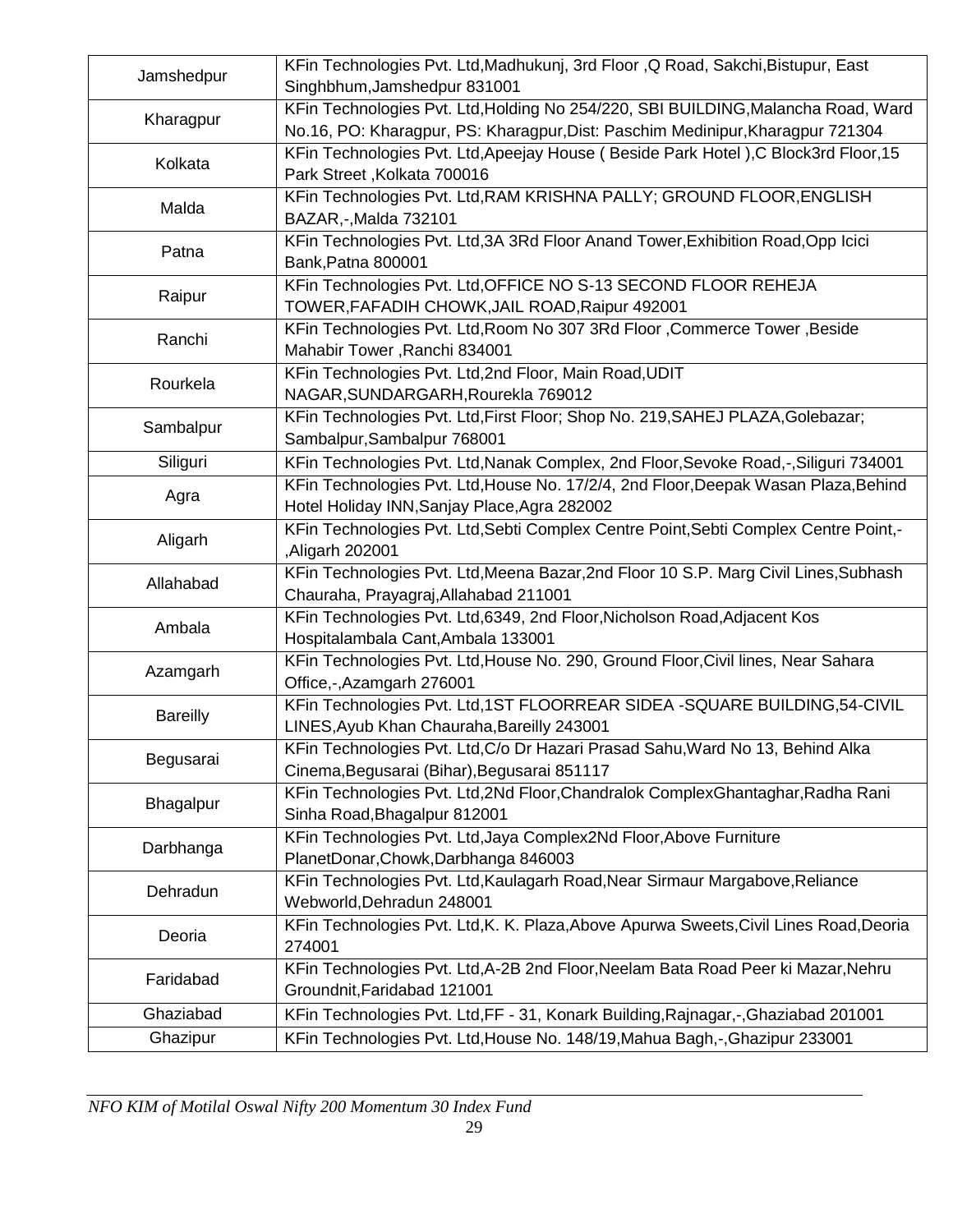| Gonda       | KFin Technologies Pvt. Ltd, H No 782, Shiv Sadan, ITI Road, Near Raghukul<br>Vidyapeeth, Civil lines, Gonda 271001                       |
|-------------|------------------------------------------------------------------------------------------------------------------------------------------|
| Gorakhpur   | KFin Technologies Pvt. Ltd, Above V.I.P. House ajdacent, A.D. Girls College, Bank<br>Road, Gorakpur 273001                               |
| Gurgaon     | KFin Technologies Pvt. Ltd, No: 212A, 2nd Floor, Vipul Agora, M. G. Road,-, Gurgaon<br>122001                                            |
| Gwalior     | KFin Technologies Pvt. Ltd, City Centre, Near Axis Bank, -, Gwalior 474011                                                               |
| Haldwani    | KFin Technologies Pvt. Ltd, Shoop No 5, KMVN Shoping Complex, -, Haldwani 263139                                                         |
| Haridwar    | KFin Technologies Pvt. Ltd, Shop No. - 17, Bhatia Complex, Near Jamuna<br>Palace, Haridwar 249410                                        |
| Hissar      | KFin Technologies Pvt. Ltd, Shop No. 20, Ground Floor, R D City Centre, Railway<br>Road, Hissar 125001                                   |
| Jhansi      | KFin Technologies Pvt. Ltd, 1st Floor, Puja Tower, Near 48 Chambers, ELITE<br>Crossing, Jhansi 284001                                    |
| Kanpur      | KFin Technologies Pvt. Ltd, 15/46 B Ground Floor, Opp: Muir Mills, Civil Lines, Kanpur<br>208001                                         |
| Lucknow     | KFin Technologies Pvt. Ltd, Ist Floor, A. A. Complex, 5 Park Road Hazratganj Thaper<br>House, Lucknow 226001                             |
| Mandi       | KFin Technologies Pvt. Ltd,<br>House No. 99/11, 3rd Floor, Opposite GSS Boy School, School Bazar, Mandi 175001                           |
| Mathura     | KFin Technologies Pvt. Ltd, Shop No. 9, Ground Floor, Vihari Lal Plaza, Opposite<br>Brijwasi Centrum, Near New Bus Stand, Mathura 281001 |
| Meerut      | KFin Technologies Pvt. Ltd, H No 5, Purva Eran, Opp Syndicate Bank, Hapur<br>Road, Meerut 250002                                         |
| Mirzapur    | KFin Technologies Pvt. Ltd, House No. 404, Ward No. 8, Dankeenganj,<br>Mirzapur, Mirzapur 231001                                         |
| Moradabad   | KFin Technologies Pvt. Ltd, Chadha Complex, G. M. D. Road, Near Tadi Khana<br>Chowk, Moradabad 244001                                    |
| Morena      | KFin Technologies Pvt. Ltd, House No. HIG 959, Near Court, Front of Dr. Lal Lab, Old<br>Housing Board Colony, Morena 476001              |
| Muzaffarpur | KFin Technologies Pvt. Ltd, First Floor Saroj Complex, Diwam Road, Near Kalyani<br>Chowk, Muzaffarpur 842001                             |
| Noida       | KFin Technologies Pvt. Ltd, F-21, 2nd Floor, Near Kalyan Jewelers, Sector-18, Noida<br>201301                                            |
| Panipat     | KFin Technologies Pvt. Ltd, Preet Tower, 3rd Floor, Near NK Tower, G.T. Road, Panipat<br>132103                                          |
| Renukoot    | KFin Technologies Pvt. Ltd, C/o Mallick Medical Store, Bangali Katra Main Road, Dist.<br>Sonebhadra (U.P.), Renukoot 231217              |
| Rewa        | KFin Technologies Pvt. Ltd, Shop No. 2, Shree Sai Anmol Complex, Ground Floor, Opp<br>Teerth Memorial Hospital, Rewa 486001              |
| Rohtak      | Shop No 14, Ground Floor, Ashoka Plaza, Delhi Road, Rohtak 124001                                                                        |
| Roorkee     | Shree Ashadeep Complex 16, Civil Lines, Near Income Tax Office, Roorkee 247667                                                           |
| Satna       | Jainam Market, Purana Power House Chauraha, Panni Lal Chowk, Satna 485001                                                                |
| Shimla      | KFin Technologies Pvt. Ltd,1st Floor, Hills View Complex, Near Tara Hall, Shimla 171001                                                  |
| Shivpuri    | KFin Technologies Pvt. Ltd, A. B. Road, In Front of Sawarkar Park, Near<br>Hotel Vanasthali, Shivpuri 473551                             |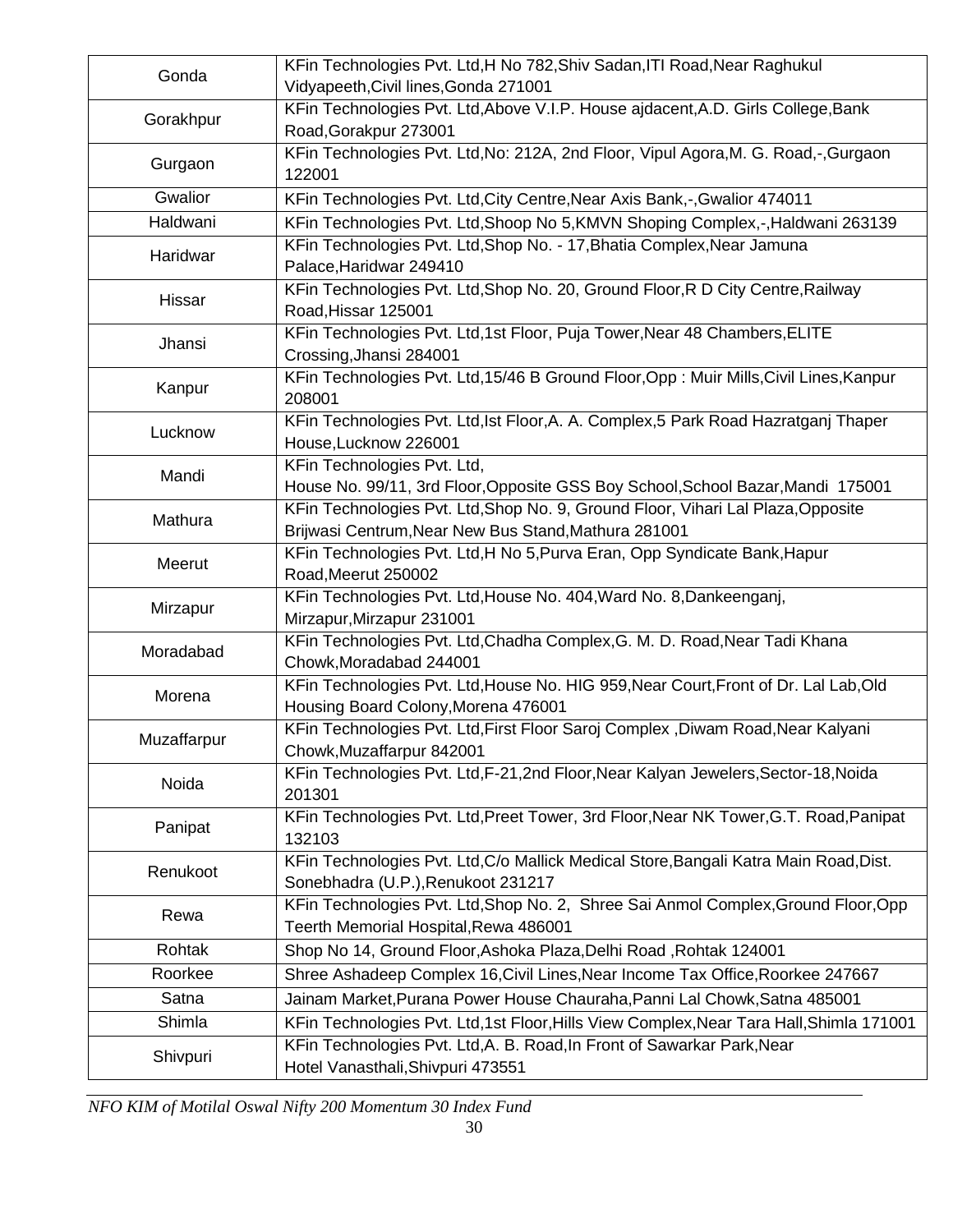| Sitapur           | 12/12 Surya Complex, Station Road, Uttar Pradesh, Sitapur 261001                                                                                        |
|-------------------|---------------------------------------------------------------------------------------------------------------------------------------------------------|
| Solan             | Disha Complex, 1St Floor, Above Axis Bank, Rajgarh Road, Solan 173212                                                                                   |
| Sonepat           | KFin Technologies Pvt. Ltd, 2nd floor, DP Tower, Model Town, Near Subhash<br>Chowk, Sonepat 131001                                                      |
| Sultanpur         | KFin Technologies Pvt. Ltd,1st Floor, Ramashanker Market, Civil Line,-, Sultanpur<br>228001                                                             |
| Varanasi          | KFin Technologies Pvt. Ltd, D-64/132, 2nd Floor, KA, Mauza, Shivpurwa, Settlement<br>Plot No 478 Pargana, Dehat Amanat, Mohalla Sigra, Varanashi 221010 |
| Yamuna Nagar      | KFin Technologies Pvt. Ltd, B-V, 185/A, 2nd Floor, Jagadri Road, Near DAV Girls<br>College, (UCO Bank Building) Pyara Chowk,-, Yamuna Nagar 135001      |
| Kolhapur          | KFin Technologies Pvt. Ltd, 605/1/4 E Ward Shahupuri 2Nd Lane, Laxmi Niwas, Near<br>Sultane Chambers, Kolhapur 416001                                   |
| Mumbai            | KFin Technologies Pvt. Ltd, 24/B Raja Bahadur Compound, Ambalal Doshi Marg, Behind<br>Bse Bldg, Fort 400001                                             |
| Pune              | KFin Technologies Pvt. Ltd, Office # 207-210, second floor, Kamla Arcade, JM Road.<br>Opposite Balgandharva, Shivaji Nagar, Pune 411005                 |
| Vashi             | KFin Technologies Pvt. Ltd, Vashi Plaza, Shop no. 324, C Wing, 1ST Floor, Sector<br>17, Vashi Mumbai, 400705                                            |
| <b>Vile Parle</b> | KFin Technologies Pvt. Ltd, Shop No.1 Ground Floor,, Dipti Jyothi Co-operative Housing<br>Society,, Near MTNL office P M Road,, Vile Parle East, 400057 |
| <b>Borivali</b>   | KFin Technologies Pvt. Ltd, Gomati SmutiGround Floor, Jambli Gully, Near Railway<br>Station , Borivali Mumbai, 400 092                                  |
| Thane             | KFin Technologies Pvt. Ltd, Room No. 302 3rd FloorGanga Prasad, Near RBL Bank<br>Ltd, Ram Maruti Cross RoadNaupada Thane West, Mumbai, 400602           |
| Ajmer             | KFin Technologies Pvt. Ltd, 302 3rd Floor, Ajmer Auto Building, Opposite City Power<br>House, Jaipur Road; Ajmer 305001                                 |
| Alwar             | KFin Technologies Pvt. Ltd, Office Number 137, First Floor, Jai Complex, Road No-<br>2, Alwar 301001                                                    |
| Amritsar          | KFin Technologies Pvt. Ltd, SCO 5, 2nd Floor, District Shopping Complex, Ranjit<br>Avenue, Amritsar 143001                                              |
| <b>Bhatinda</b>   | KFin Technologies Pvt. Ltd, MCB -Z-3-01043, 2 floor, GONIANA ROAD, OPPORITE<br>NIPPON INDIA MF GT ROAD, NEAR HANUMAN CHOWK, Bhatinda 151001             |
| <b>Bhilwara</b>   | Office No.14 B, Prem Bhawan, Pur Road, Gandhi Nagar, Near CanaraBank, Bhilwara<br>311001                                                                |
| <b>Bikaner</b>    | 70-71 2Nd Floor   Dr.Chahar Building , Panchsati Circle, Sadul Ganj , Bikaner 334003                                                                    |
| Chandigarh        | KFin Technologies Pvt. Ltd, First floor, SCO 2469-70, Sec. 22-C,-, Chandigarh 160022                                                                    |
| Ferozpur          | KFin Technologies Pvt. Ltd, The Mall Road Chawla Bulding Ist Floor, Opp. Centrail<br>Jail, Near Hanuman Mandir, Ferozepur 152002                        |
| Hoshiarpur        | KFin Technologies Pvt. Ltd, Unit # SF-6, The Mall Complex, 2nd Floor, Opposite Kapila<br>Hospital, Sutheri Road, Hoshiarpur 146001                      |
| Jaipur            | KFin Technologies Pvt. Ltd, Office no 101, 1st Floor, Okay Plus Tower, Next to Kalyan<br>Jewellers, Government Hostel Circle, Ajmer Road, Jaipur 302001 |
| Jalandhar         | KFin Technologies Pvt. Ltd, Office No 7, 3rd Floor, City Square building, E-H197 Civil<br>Line, Next to Kalyan Jewellers, Jalandhar 144001              |
| Jammu             | 304, A-1, 03rd Floor, North Block, Bahu Plaza, Jammu - 180004                                                                                           |